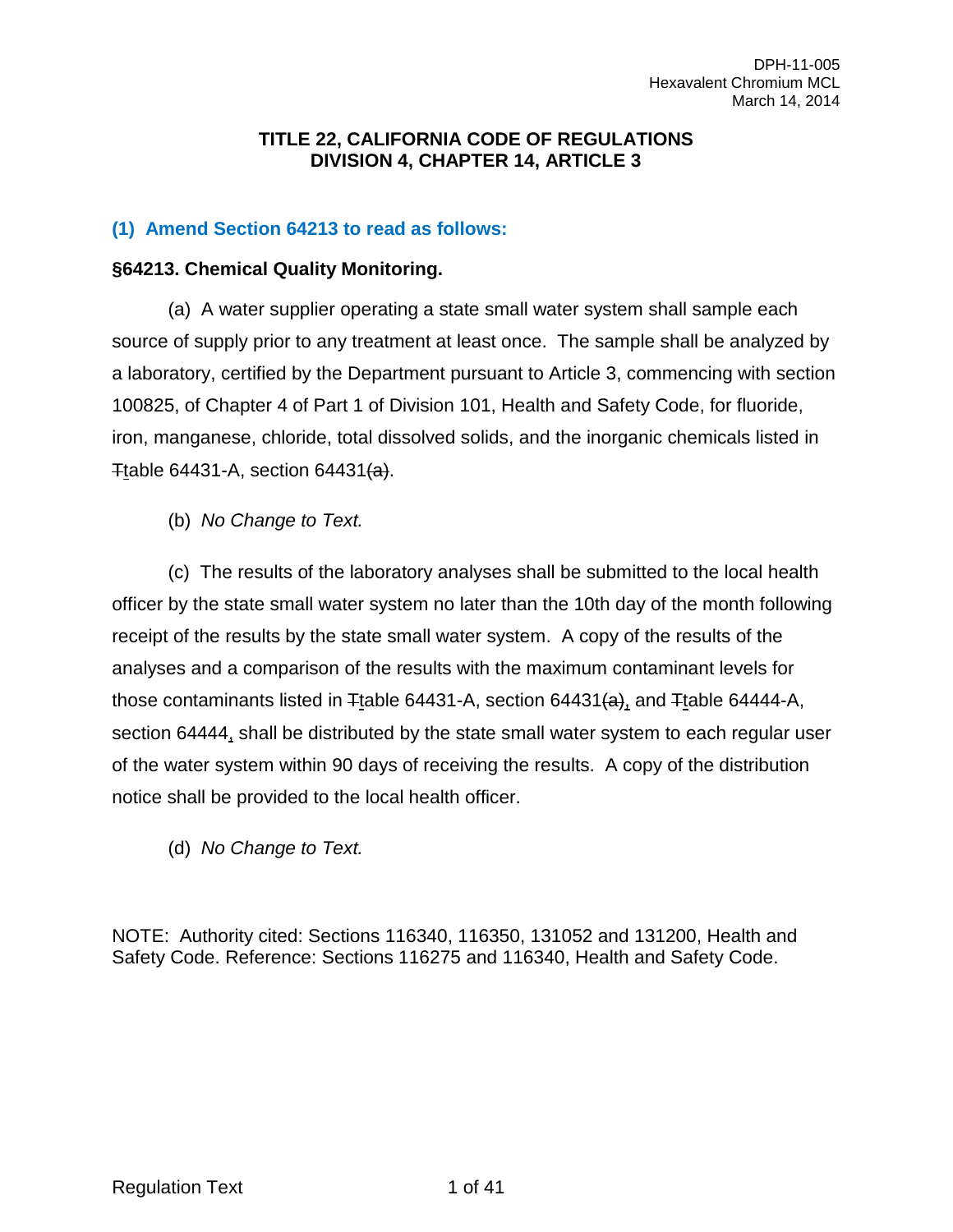#### **TITLE 22, CALIFORNIA CODE OF REGULATIONS DIVISION 4, CHAPTER 15, ARTICLE 4**

### **(2) Amend Section 64431 to read as follows:**

#### **§64431. Maximum Contaminant Levels – Inorganic Chemicals.**

 $(a)$ -Public water systems shall comply with the primary MCLs in  $F$ table 64431-A as specified in this article.

#### **Table 64431-A**

#### **Maximum Contaminant Levels**

#### **Inorganic Chemicals**

| Chemical                            | Maximum Contaminant Level, mg/L |
|-------------------------------------|---------------------------------|
| Aluminum                            | 1.                              |
| Antimony                            | 0.006                           |
| Arsenic                             | 0.010                           |
| Asbestos                            | 7 MFL*                          |
| <b>Barium</b>                       | 1.                              |
| Beryllium                           | 0.004                           |
| Cadmium                             | 0.005                           |
| Chromium                            | 0.05                            |
| Cyanide                             | 0.15                            |
| Fluoride                            | 2.0                             |
| <b>Hexavalent chromium</b>          | 0.010                           |
| Mercury                             | 0.002                           |
| <b>Nickel</b>                       | 0.1                             |
| Nitrate (as NO3)                    | 45.                             |
| Nitrate + Nitrite (sum as nitrogen) | 10.                             |
| Nitrite (as nitrogen)               | 1.                              |
| Perchlorate                         | 0.006                           |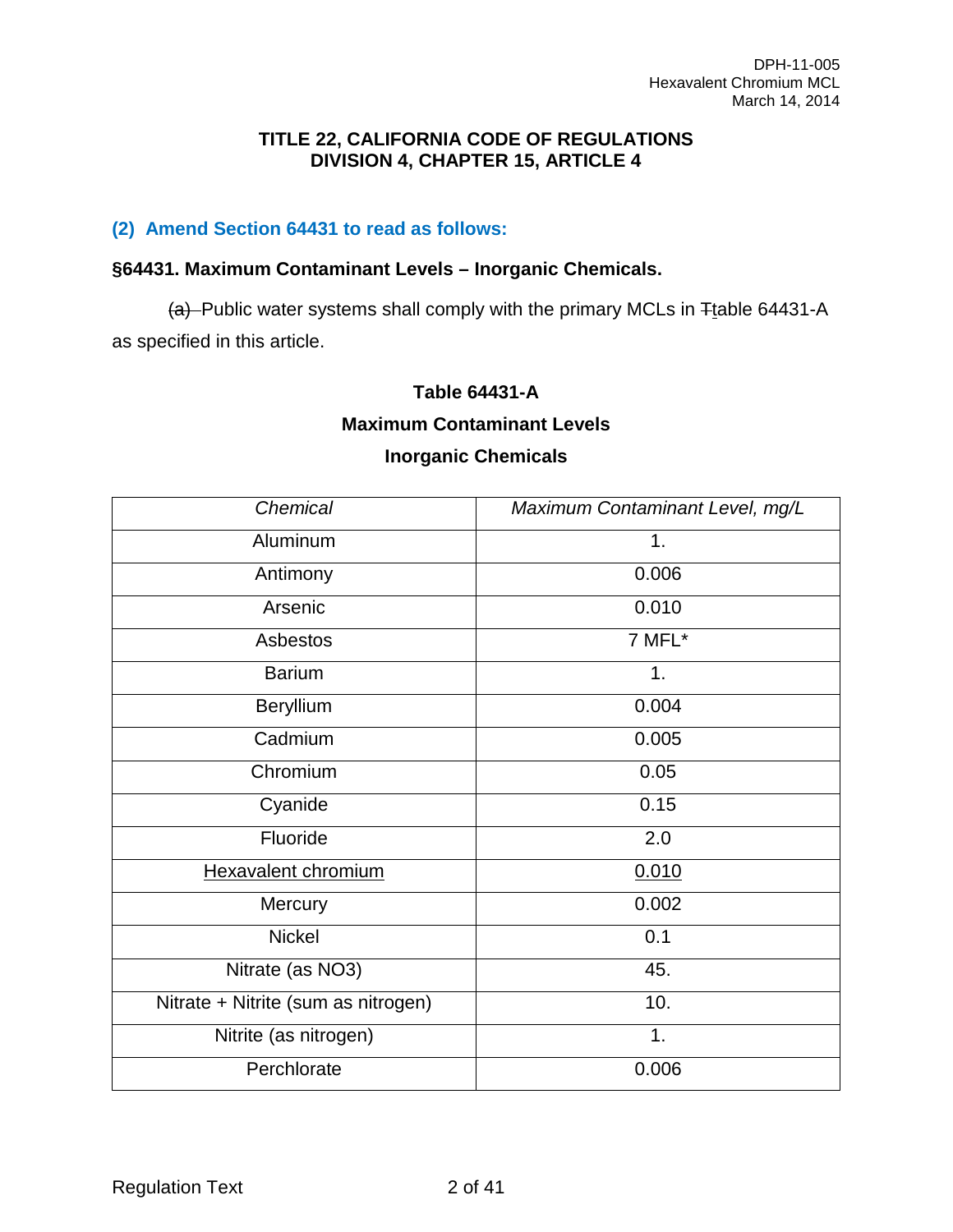| Selenium | 0.05  |
|----------|-------|
| Thallium | 0.002 |

\*MFL = million fibers per liter; MCL for fibers exceeding 10 um in length.

NOTE: Authority cited: Sections 116293(b), 116350, 116365, 116365.5, 116375, 131052 and 131200, Health and Safety Code. Reference: Sections 116365, 116365.5, and 116470, 131050 and 131051, Health and Safety Code.

#### **(3) Amend Section 64432 to read as follows:**

#### **§64432. Monitoring and Compliance – Inorganic Chemicals.**

(a) All public water systems shall monitor to determine compliance with the nitrate and nitrite MCLs in Ttable 64431-A, pursuant to subsections (d) through (f) and Ssection 64432.1. All community and nontransient-noncommunity water systems shall monitor to determine compliance with the perchlorate MCL, pursuant to subsections (d), (e), (l), and Ssection 64432.3. All community and nontransient-noncommunity water systems shall also monitor to determine compliance with the other MCLs in Ttable 64431-A, pursuant to subsections (b) through (o) and, for asbestos, Ssection 64432.2. Monitoring shall be conducted in the year designated by the Department of each compliance period beginning with the compliance period starting January 1, 1993.

(b) Unless directed otherwise by the Department, each community and nontransient-noncommunity water system shall initiate monitoring for an inorganic chemical within six months following the effective date of the regulation establishing the MCL for the chemical and the addition of the chemical to  $\pm$ table 64431-A.

(1) If otherwise performed in accordance with this section, groundwater monitoring for an inorganic chemical performed no more than two years prior to the effective date of the regulation establishing the MCL may be used to satisfy the requirement for initiating monitoring within six months following such effective date.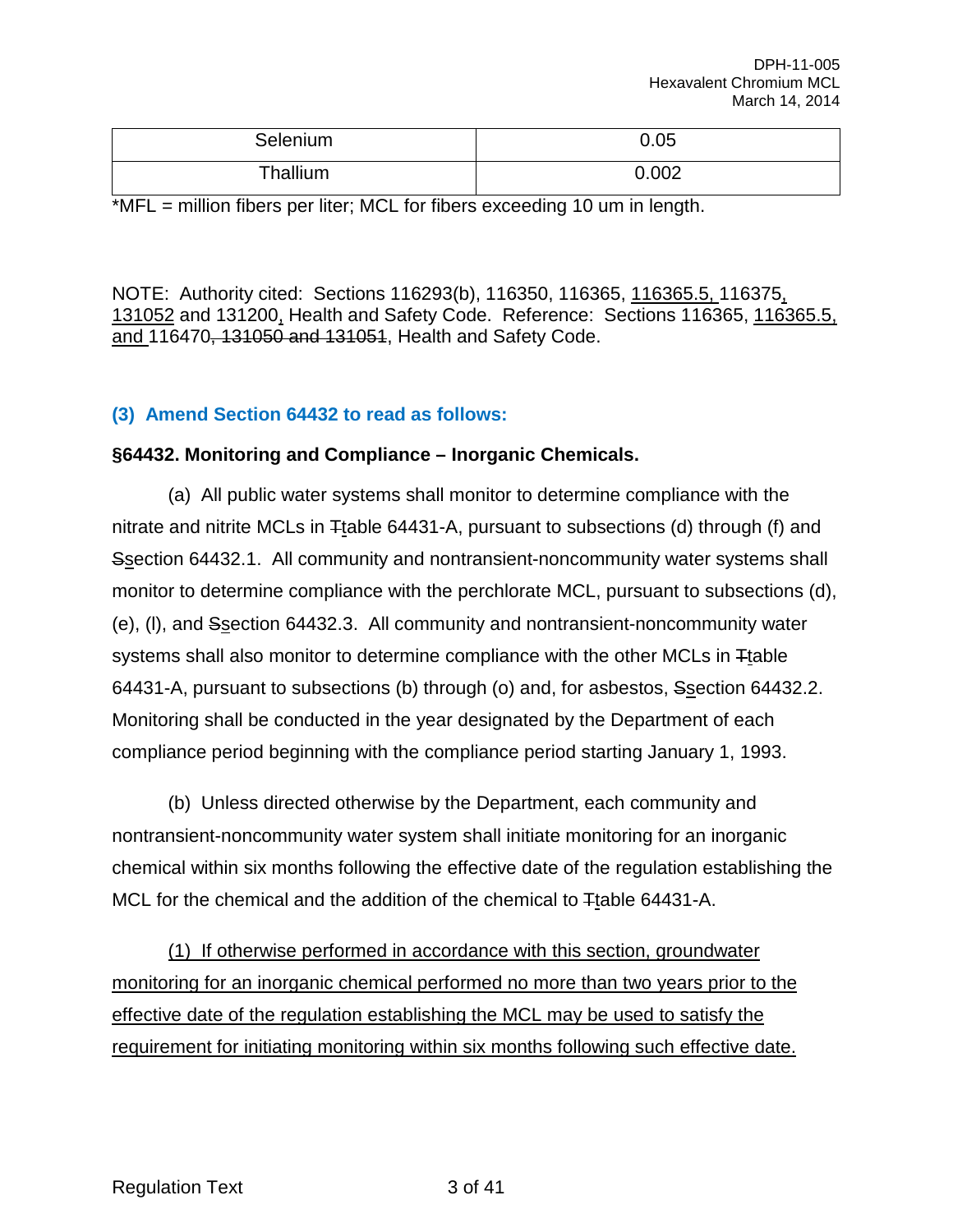(2) For routine monitoring required in subsection (c), chromium monitoring may be used in lieu of hexavalent chromium monitoring if the chromium results are less than the chromium DLR set forth in table 64432-A.

(c) Unless more frequent monitoring is required pursuant to this chapter, the frequency of monitoring for the inorganic chemicals listed in Ttable 64431-A, except for asbestos, nitrate/nitrite, and perchlorate, shall be as follows:

(1) Each compliance period, all community and nontransient-noncommunity systems using groundwater shall monitor once during the year designated by the Department. The Department will designate the year based on historical monitoring frequency and laboratory capacity. All community and nontransient-noncommunity systems using approved surface water shall monitor annually. All systems monitoring at distribution entry points which have combined surface and groundwater sources shall monitor annually.

(2) Quarterly samples shall be collected and analyzed for any chemical if analyses of such samples indicate a continuous or persistent trend toward higher levels of that chemical, based on an evaluation of previous data.

(d) For the purposes of Ssections 64432, 64432.1, 64432.2, and 64432.3, detection shall be defined by the detection limits for purposes of reporting (DLRs) in Ttable 64432-A.

#### **Table 64432-A**

## **Detection Limits for Purposes of Reporting (DLRs) for Regulated Inorganic Chemicals**

| Chemical | Detection Limit for Purposes of Reporting (DLR) |
|----------|-------------------------------------------------|
|          | (mg/L)                                          |
| Aluminum | 0.05                                            |
| Antimony | 0.006                                           |
| Arsenic  | 0.002                                           |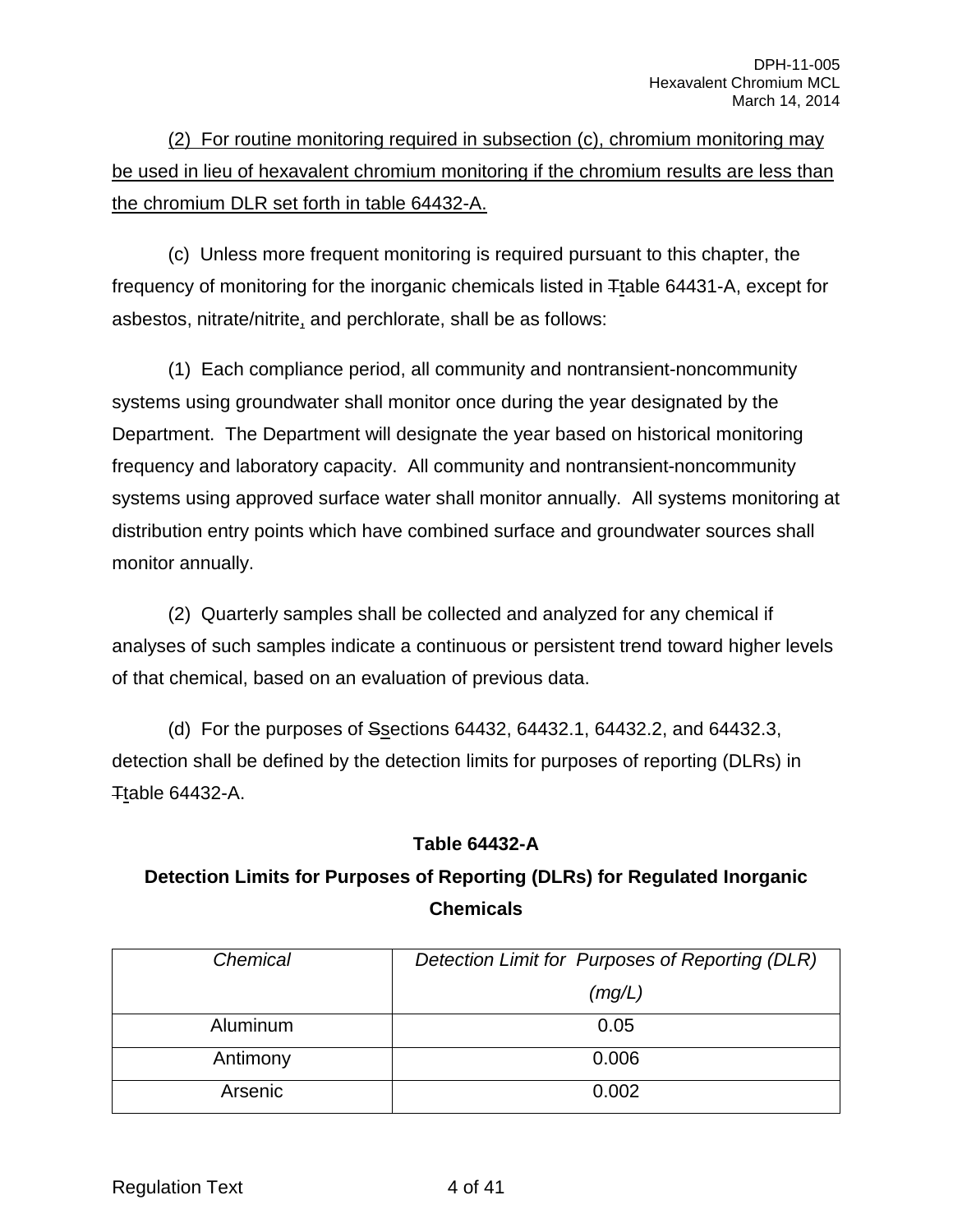| Asbestos                   | 0.2 MFL>10um* |
|----------------------------|---------------|
| <b>Barium</b>              | 0.1           |
| Beryllium                  | 0.001         |
| Cadmium                    | 0.001         |
| Chromium                   | 0.01          |
| Cyanide                    | 0.1           |
| Fluoride                   | 0.1           |
| <b>Hexavalent chromium</b> | 0.001         |
| Mercury                    | 0.001         |
| <b>Nickel</b>              | 0.01          |
| Nitrate (as NO3)           | 2.            |
| Nitrite (as nitrogen)      | 0.4           |
| Perchlorate                | 0.004         |
| Selenium                   | 0.005         |
| Thallium                   | 0.001         |

\* MFL=million fibers per liter; DLR for fibers exceeding 10 um in length.

(e) Samples shall be collected from each water source or a supplier may collect a minimum of one sample at every entry point to the distribution system which is representative of each source after treatment. The system shall collect each sample at the same sampling site, unless a change is approved by the Department.

(f) A water system may request approval from the Department to composite samples from up to five sampling sites, provided that the number of sites to be composited is less than the ratio of the MCL to the DLR. Approval will be based on a review of three years of historical data, well construction and aquifer information for groundwater, and intake location, similarity of sources, and watershed characteristics for surface water. Compositing shall be done in the laboratory.

(1) Systems serving more than 3,300 persons shall composite only from sampling sites within a single system. Systems serving 3,300 persons or less may composite among different systems up to the 5-sample limit.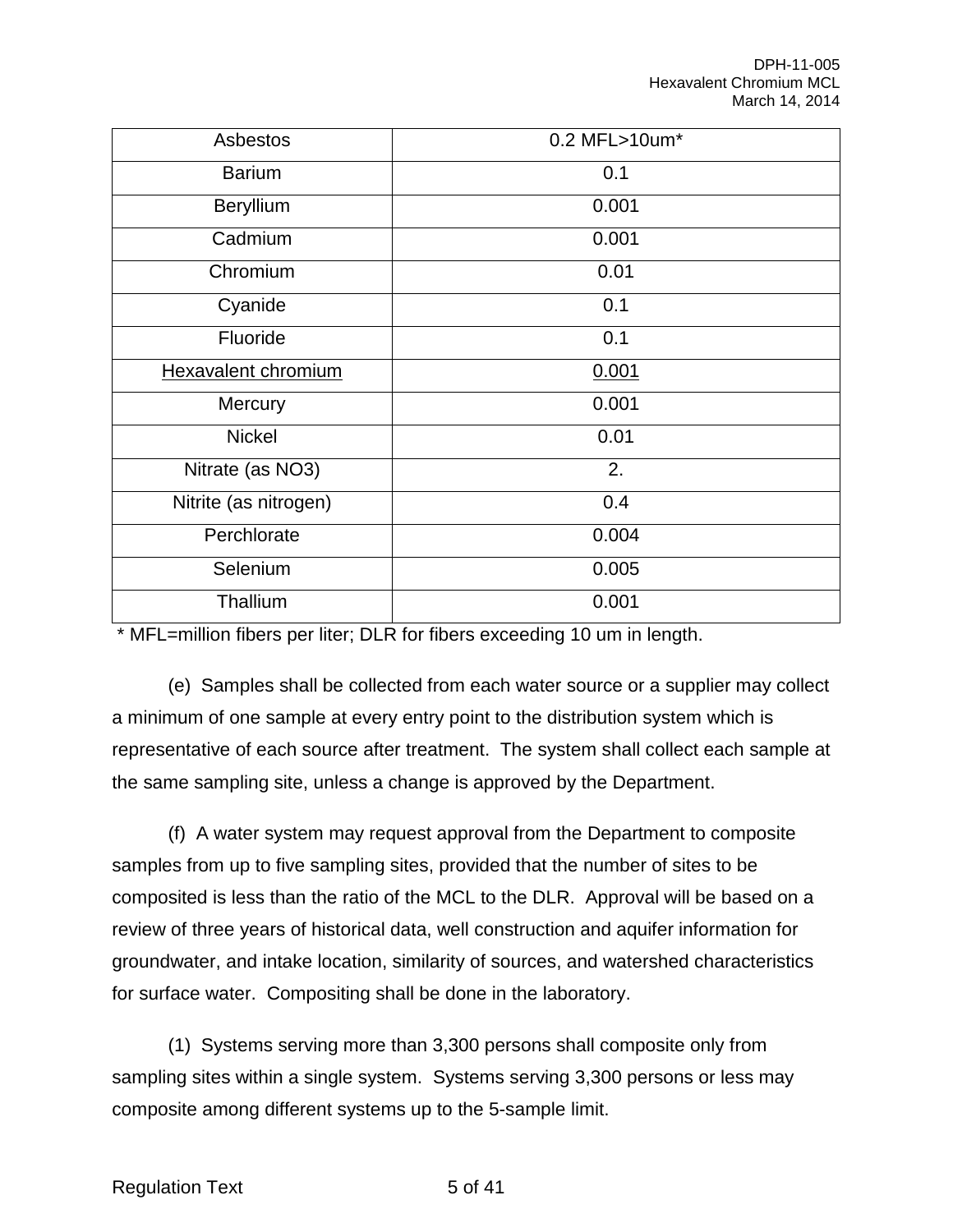(2) If any inorganic chemical is detected in the composite sample at a level equal to or greater than one fifth of the MCL, a follow-up sample shall be analyzed within 14 days from each sampling site included in the composite for the contaminants which exceeded the one-fifth-MCL level. If available, duplicates of the original sample taken from each sampling site used in the composite may be used instead of resampling; the analytical results shall be reported within 14 days. The water supplier may collect up to two additional samples each from one or more of the sources to confirm the result(s).

(3) Compliance for each site shall be determined on the basis of the individual follow-up samples, or on the average of the follow-up and confirmation sample(s) if the supplier collects confirmation sample(s) for each detection.

(g) If the level of any inorganic chemical, except for nitrate, nitrite, nitrate plus nitrite, or perchlorate, exceeds the MCL, the water supplier shall do one of the following:

(1) Inform the Department within 48 hours and monitor quarterly beginning in the next quarter after the exceedance occurred; or

(2) Inform the Department within seven days from the receipt of the analysis and, as confirmation, collect one additional sample within 14 days from receipt of the analysis. If the average of the two samples collected exceeds the MCL, this information shall be reported to the Department within 48 hours and the water supplier shall monitor quarterly beginning in the next quarter after the exceedance occurred.

(h) If the concentration of an inorganic chemical exceeds ten times the MCL, within 48 hours of receipt of the result the water supplier shall notify the Department and resample as confirmation. The water supplier shall notify the Department of the result(s) of the confirmation sample(s) within 24 hours of receipt of the confirmation result(s).

(1) If the average concentration of the original and confirmation sample(s) is less than or equal to ten times the MCL, the water supplier shall monitor quarterly beginning in the quarter following the quarter in which the exceedance occurred.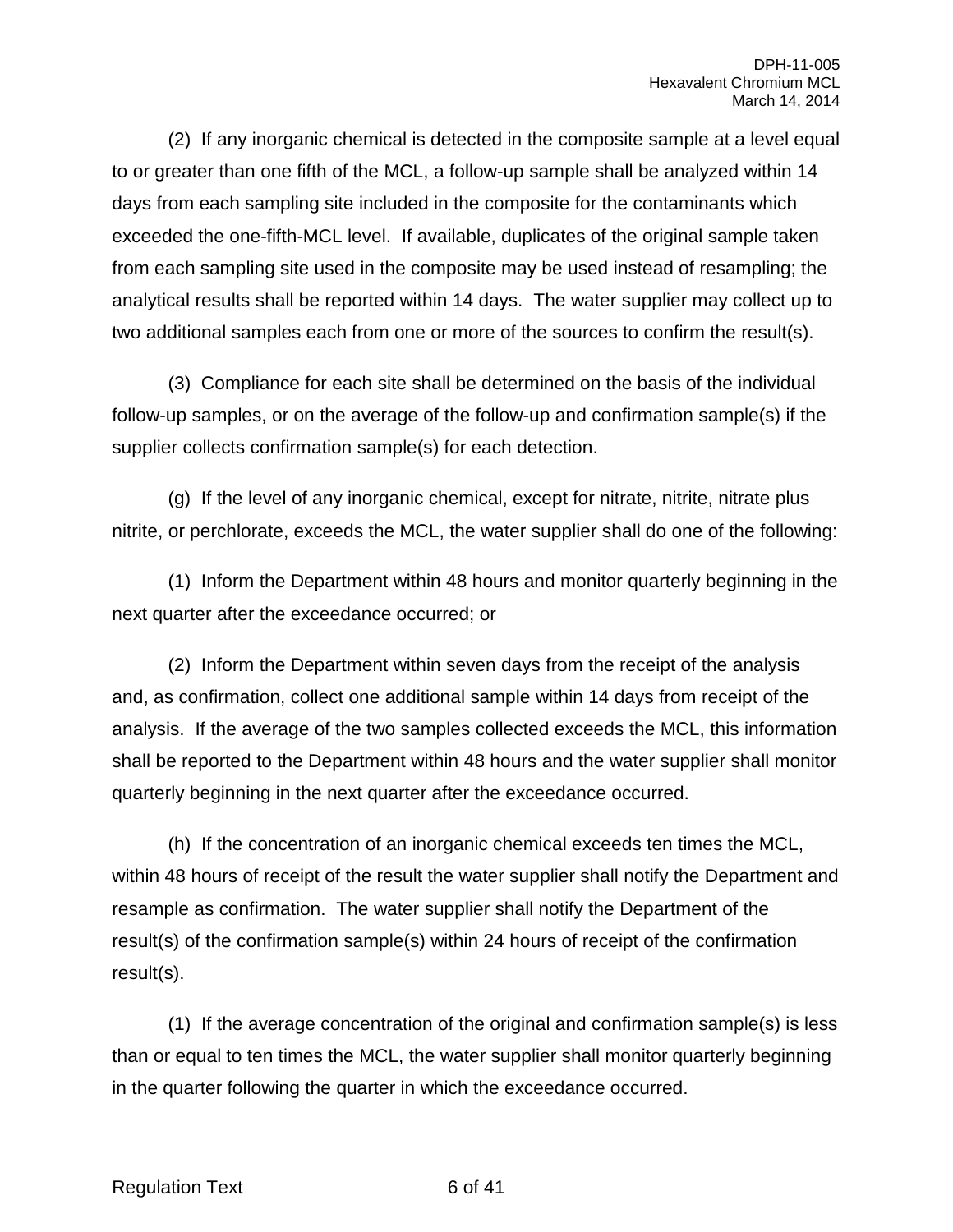(2) If the average concentration of the original and confirmation sample(s) exceeds ten times the MCL, the water supplier shall, if directed by the Department;

(A) iImmediately discontinue use of the contaminated water source; and

 $(B)$  nNot return the source to service without written approval from the Department.

(i) Compliance with the MCLs shall be determined by a running annual average; if any one sample would cause the annual average to exceed the MCL, the system is immediately in violation. If a system takes more than one sample in a quarter, the average of all the results for that quarter shall be used when calculating the running annual average. If a system fails to complete four consecutive quarters of monitoring, the running annual average shall be based on an average of the available data.

(j) If a system using groundwater has collected a minimum of two quarterly samples or a system using approved surface water has collected a minimum of four quarterly samples and the sample results have been below the MCL, the system may apply to the Department for a reduction in monitoring frequency.

(k) Water quality data collected prior to January 1, 1990, and/or data collected in a manner inconsistent with this section shall not be used in the determination of compliance with the monitoring requirements for inorganic chemicals.

(l) Water quality data collected in compliance with the monitoring requirements of this section by a wholesaler providing water to a public water system shall be acceptable for use by that system for compliance with the monitoring requirements of this section.

(m) A water system may apply to the Department for a waiver from the monitoring frequencies specified in paragraphsubsection  $(c)(1)$  of this section, if the system has conducted at least three rounds of monitoring (three periods for groundwater sources or three years for approved surface water sources) and all previous analytical results are less than the MCL. The water system shall specify the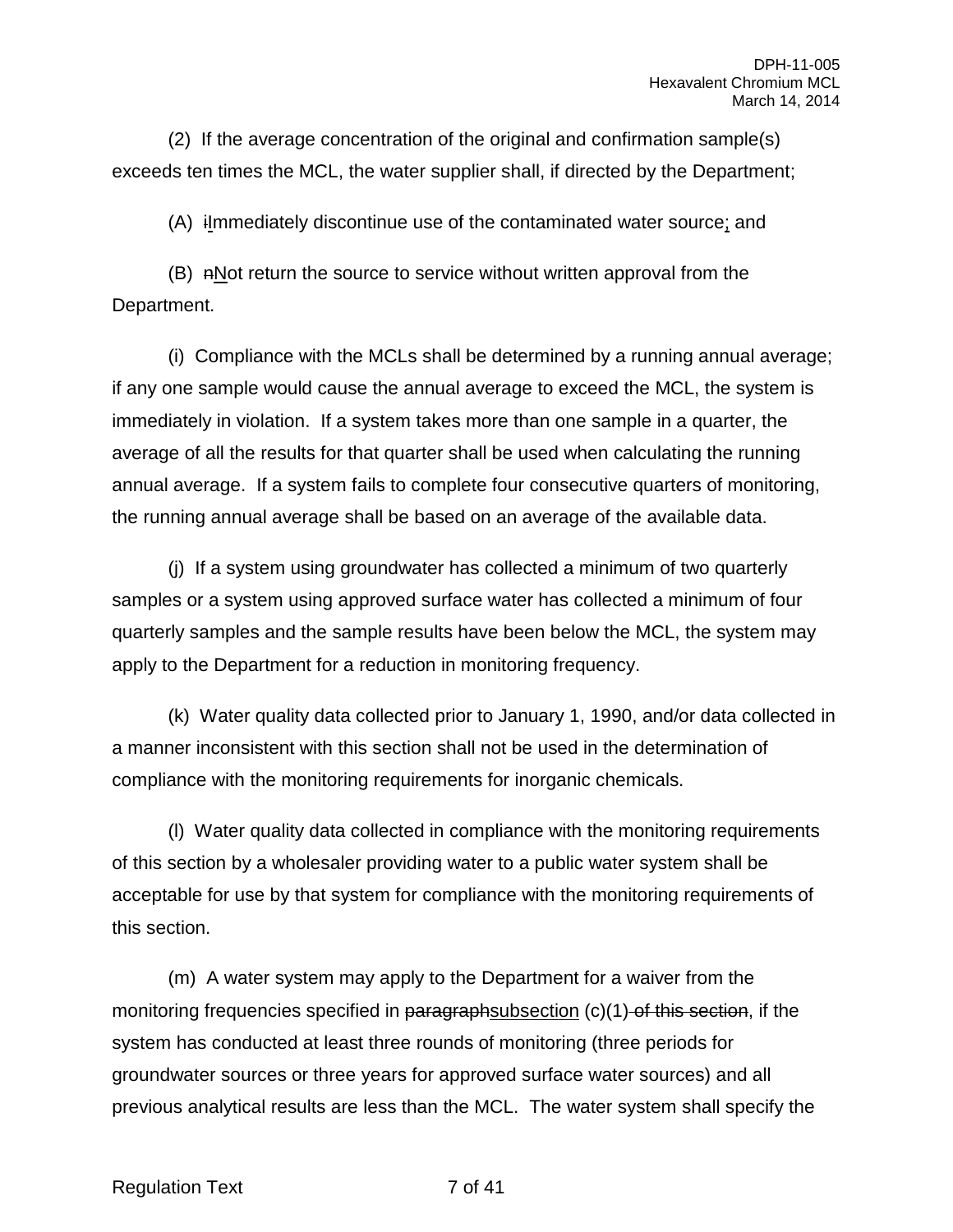basis for its request. If granted a waiver, a system shall collect a minimum of one sample per source while the waiver is in effect and the term of the waiver shall not exceed one compliance cycle (i.e., nine years).

(n) A water system may be eligible for a waiver from the monitoring frequencies for cyanide specified in paragraphsubsection  $(c)(1)$  of this section without any prior monitoring if it is able to document that it is not vulnerable to cyanide contamination pursuant to the requirements in section 64445(d)(1) or (d)(2).

(o) Transient-noncommunity water systems shall monitor for the inorganic chemicals in  $T$ table 64431-A as follows:

(1) All sources shall be monitored at least once for fluoride; and

(2) Surface water sources for parks and other facilities with an average daily population use of more than 1,000 people and/or which are determined to be subject to potential contamination based on a sanitary survey shall be monitored at the same frequency as community water systems.

NOTE: Authority cited: Sections 116293(b), 116350, 116375, 131052 and 131200, Health and Safety Code. Reference: Sections 116385, 131050 and 131051, Health and Safety Code.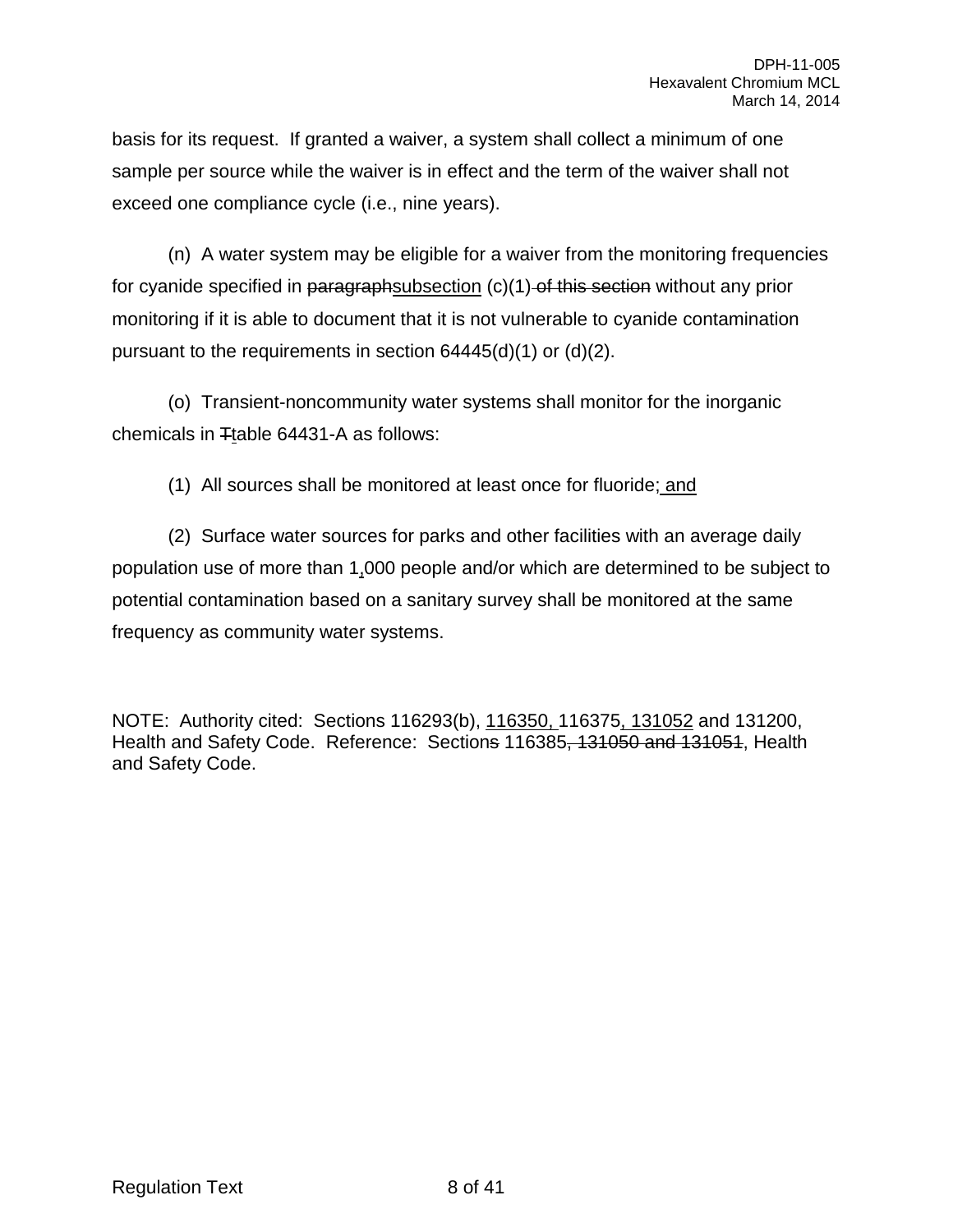#### **TITLE 22, CALIFORNIA CODE OF REGULATIONS DIVISION 4, CHAPTER 15, ARTICLE 12**

#### **(4) Amend Section 64447.2 to read as follows:**

#### **§64447.2. Best Available Technologies (BAT) – Inorganic Chemicals.**

The technologies listed in Ttable 64447.2-A are the best available technology, treatment techniques, or other means available for achieving compliance with the MCLs in Ttable 64431-A for inorganic chemicals.

#### **Table 64447.2-A**

## **Best Available Technologies (BATs) Inorganic Chemicals**

| Chemical                   | <b>Best Available Technologies</b><br>(BATs) |
|----------------------------|----------------------------------------------|
|                            |                                              |
| Aluminum                   | 10                                           |
| Antimony                   | 2, 7                                         |
| Arsenic                    | 1, 2, 5, 6, 7, 9, 13                         |
| Asbestos                   | 2, 3, 8                                      |
| <b>Barium</b>              | 5, 6, 7, 9                                   |
| <b>Beryllium</b>           | 1, 2, 5, 6, 7                                |
| Cadmium                    | 2, 5, 6, 7                                   |
| Chromium                   | $2, 5, 6^a, 7$                               |
| Cyanide                    | 5, 7, 11                                     |
| Fluoride                   | 1                                            |
| <b>Hexavalent chromium</b> | $2^{\underline{d}}$ , 5, 7                   |
| Mercury                    | $2^b$ , 4, $6^b$ , $7^b$                     |
| <b>Nickel</b>              | 5, 6, 7                                      |
| <b>Nitrate</b>             | 5, 7, 9                                      |
| <b>Nitrite</b>             | 5, 7                                         |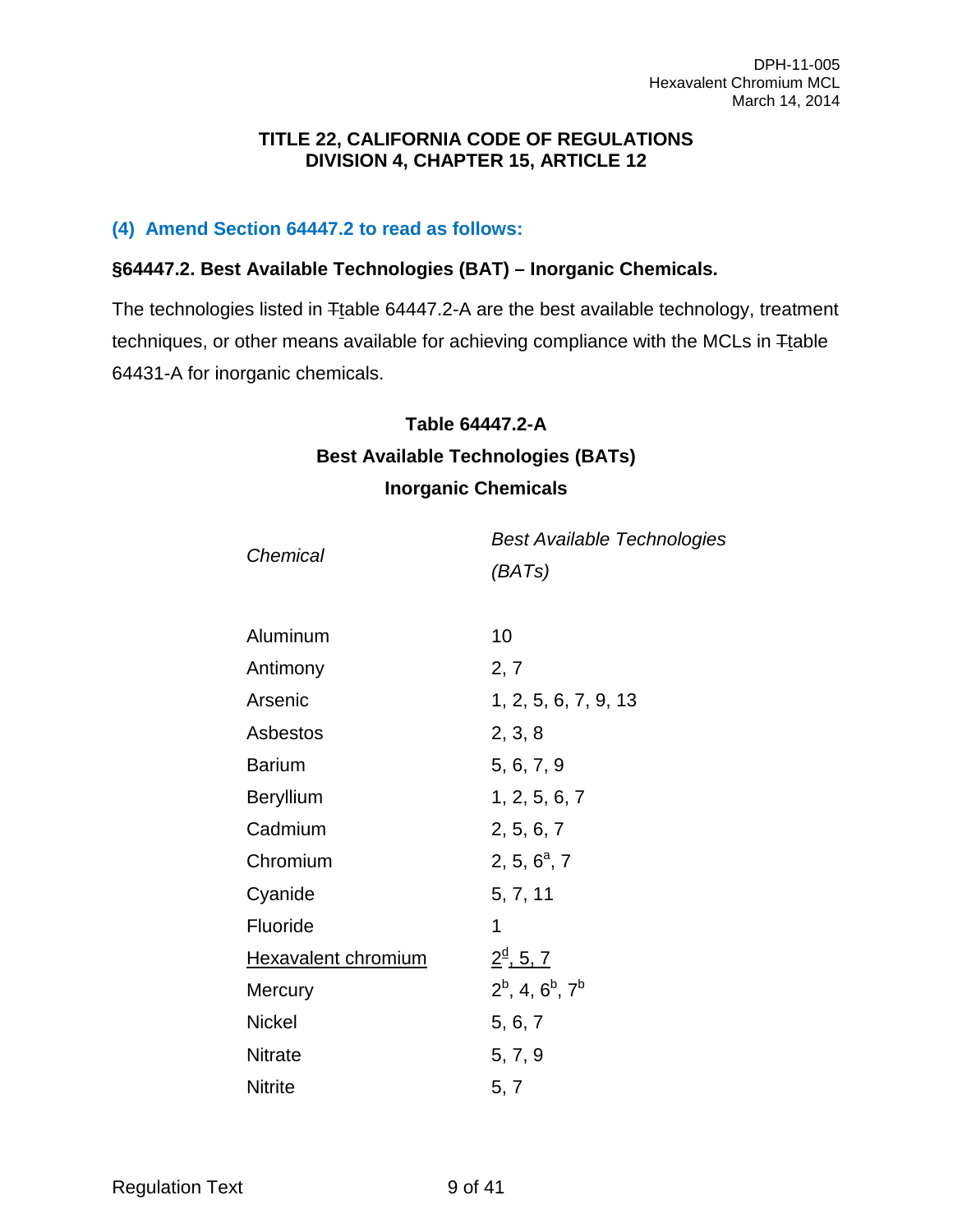| Perchlorate | 5, 12             |
|-------------|-------------------|
| Selenium    | $1, 2^c, 6, 7, 9$ |
| Thallium    | 1, 5              |

<sup>a</sup>BAT for Cchromium III (trivalent chromium) only.

<sup>b</sup>BAT only if influent mercury concentrations <10 ug/L.

<sup>c</sup>BAT for Sselenium IV only.

**BAT for hexavalent chromium requires reduction to chromium III (trivalent** chromium) prior to coagulation/filtration.

Key to BATs in Ttable 64447.2:

- 1 = Activated Alumina
- 2 = Coagulation/Filtration (not BAT for systems < 500 service connections)
- 3 = Direct and Diatomite Filtration
- 4 = Granular Activated Carbon
- 5 = Ion Exchange
- 6 = Lime Softening (not BAT for systems < 500 service connections)
- 7 = Reverse Osmosis
- 8 = Corrosion Control
- 9 = Electrodialysis
- 10 = Optimizing treatment and reducing aluminum added
- 11 = Chlorine oxidation
- 12 = Biological fluidized bed reactor
- 13 = Oxidation/Filtration

NOTE: Authority cited: Sections 116293(b), 116350, 116370, 116375, 131052 and 131200, Health and Safety Code. Reference: Sections 116350, 131050 and 131051116370, Health and Safety Code.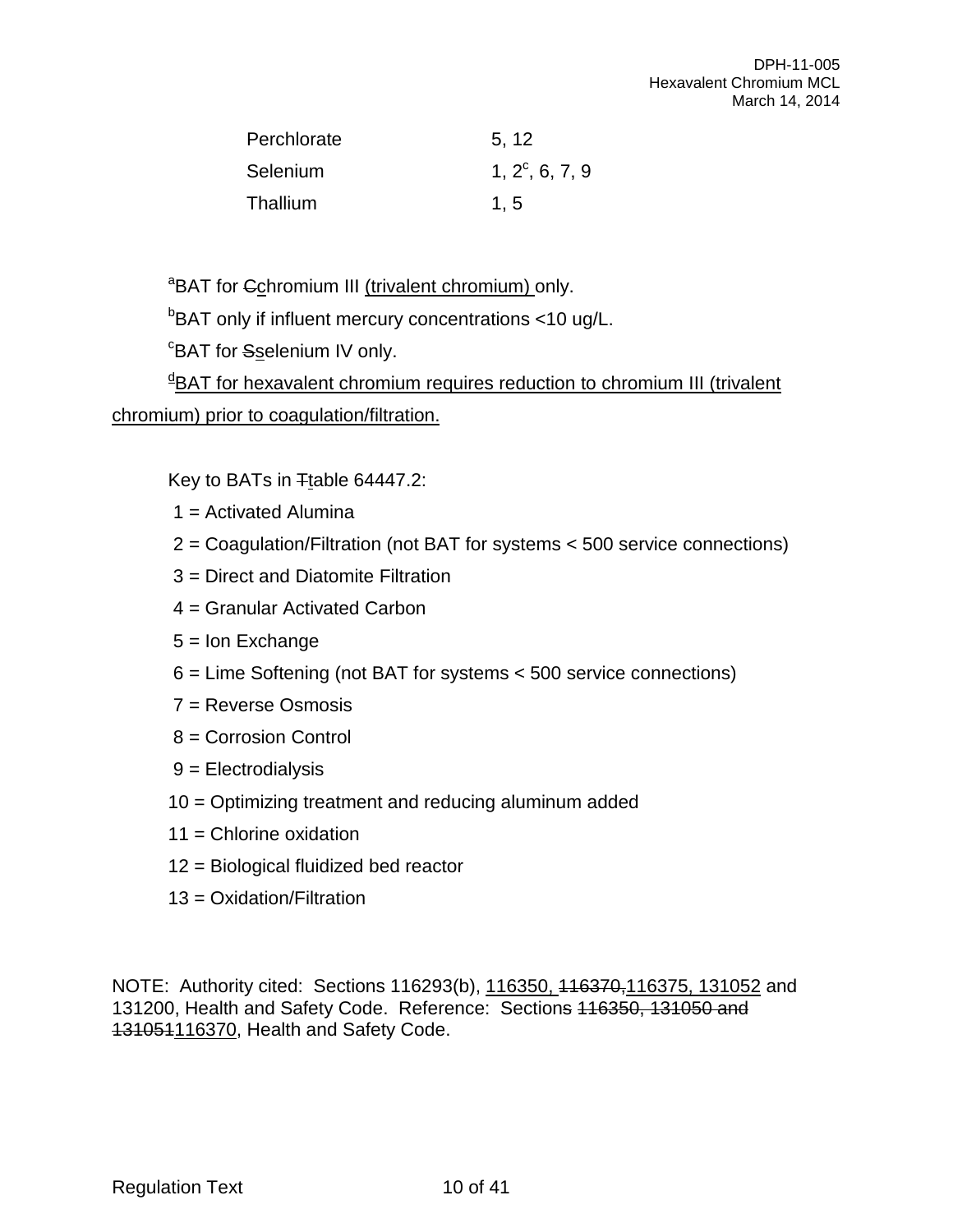#### **TITLE 22, CALIFORNIA CODE OF REGULATIONS DIVISION 4, CHAPTER 15, ARTICLE 18**

#### **(5) Amend Section 64463 to read as follows:**

#### **§64463. General Public Notification Requirements.**

(a) Each public (community, nontransient-noncommunity and transientnoncommunity) water system shall give public notice to persons served by the water system pursuant to this article.

(b) Each water system required to give public notice shall submit the notice to the Department, in English, for approval prior to distribution or posting, unless otherwise directed by the Department.

(c) Each wholesaler shall give public notice to the owner or operator of each of its retailer systems. A retailer is responsible for providing public notice to the persons it serves. If the retailer arranges for the wholesaler to provide the notification, the retailer shall notify the Department prior to the notice being given.

(d) Each water system that has a violation of any of the regulatory requirements specified in subsections 64463.1(a), 64463.4(a), or 64463.7(a) in a portion of the distribution system that is physically or hydraulically isolated from other parts of the distribution system may limit distribution of the notice to only persons served by that portion of the system that is out of compliance, if the Department has granted written approval on the basis of a review of the water system and the data leading to the violation or occurrence for which notice is being given.

(e) Each water system shall give new customers public notice of any acute violation as specified in subsection 64463.1(a) that occurred within the previous thirty days, any continuing violation, the existence of a variance or exemption, and/or any other ongoing occurrence that the Department has determined poses a potential risk of adverse effects on human health [based on a review of estimated exposures and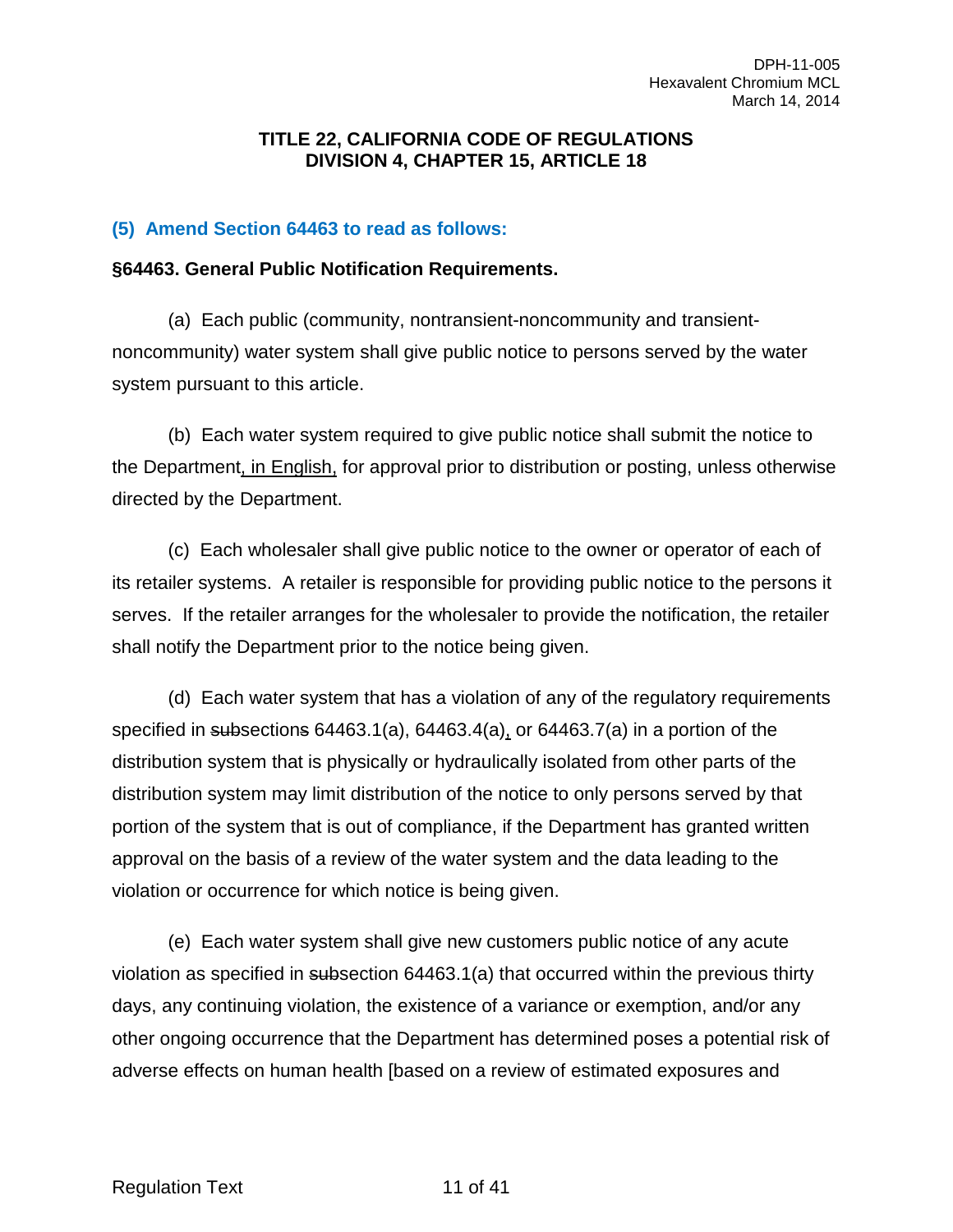toxicological data associated with the contaminant(s)] and requires a public notice. Notice to new customers shall be given as follows:

(1) Community water systems shall give a copy of the most recent public notice prior to or at the time service begins; and

(2) Noncommunity water systems shall post the most recent public notice in conspicuous locations for as long as the violation, variance, exemption, or other occurrence continues.

NOTE: Authority cited: Sections 116325, 116350, and 116375, 131052 and 131200, Health and Safety Code. Reference: Section 116450, Health and Safety Code.

## **(6) Amend Section 64465 to read as follows:**

#### **§64465. Public Notice Content and Format.**

(a) Each public notice given pursuant to this article, except Tier 3 public notices for variances and exemptions pursuant to subsection (b), shall contain the following:

(1) A description of the violation or occurrence, including the contaminant(s) of concern, and (as applicable) the contaminant level(s);

(2) The date(s) of the violation or occurrence;

(3) Any potential adverse health effects from the violation or occurrence, including the appropriate standard health effects language from appendices 64465-A through G;

(4) The population at risk, including subpopulations particularly vulnerable if exposed to the contaminant in drinking water;

(5) Whether alternative water supplies should be used;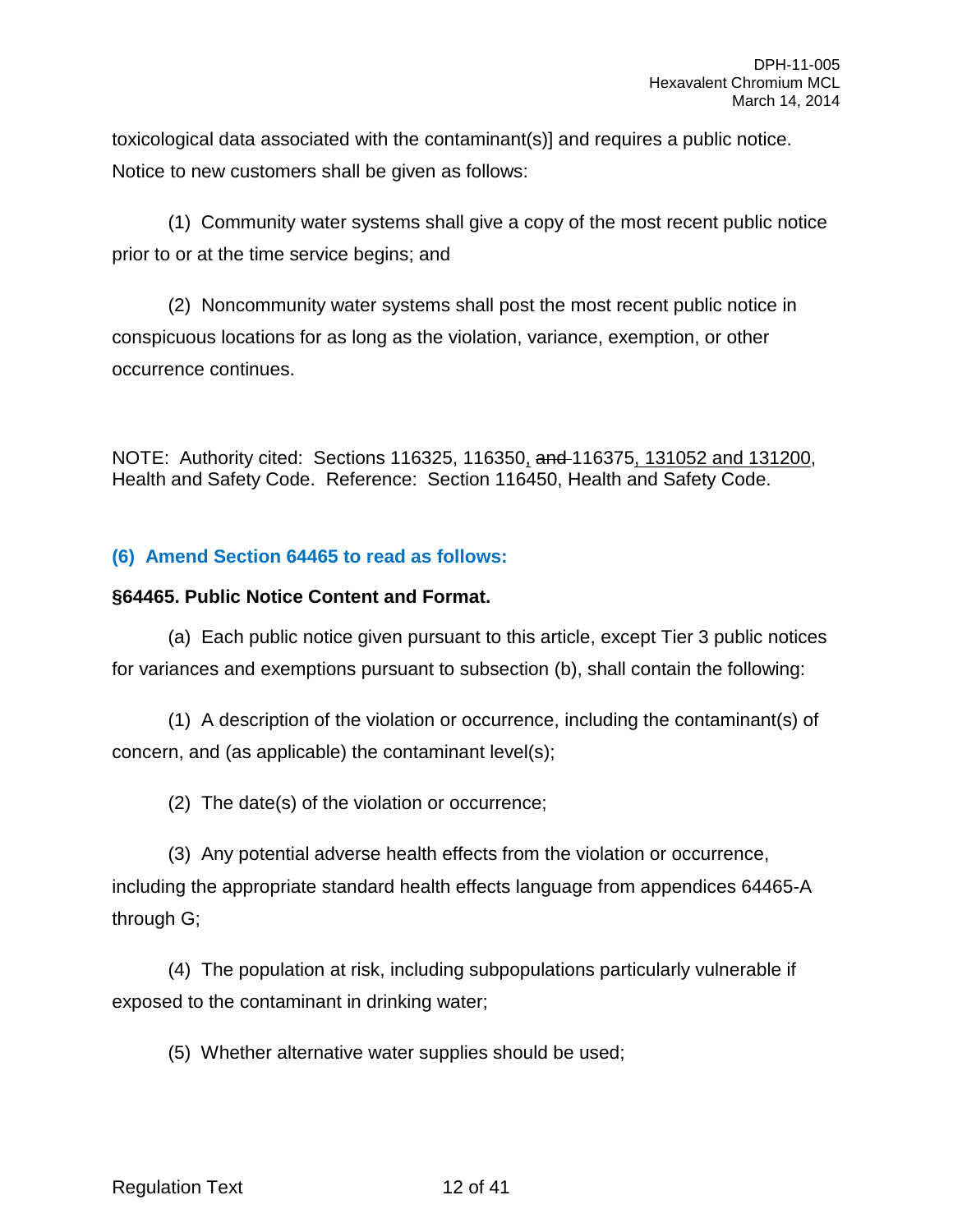(6) What actions consumers should take, including when they should seek medical help, if known;

(7) What the water system is doing to correct the violation or occurrence;

(8) When the water system expects to return to compliance or resolve the occurrence;

(9) The name, business address, and phone number of the water system owner, operator, or designee of the water system as a source of additional information concerning the public notice;

(10) A statement to encourage the public notice recipient to distribute the public notice to other persons served, using the following standard language: "Please share this information with all the other people who drink this water, especially those who may not have received this public notice directly (for example, people in apartments, nursing homes, schools, and businesses). You can do this by posting this public notice in a public place or distributing copies by hand or mail."; and

(11) For a water system with a monitoring and testing procedure violation, this language shall be included: "We are required to monitor your drinking water for specific contaminants on a regular basis. Results of regular monitoring are an indicator of whether or not your drinking water meets health standards. During [compliance period dates], we ['did not monitor or test' or 'did not complete all monitoring or testing'] for [contaminant(s)], and therefore, cannot be sure of the quality of your drinking water during that time."

(b) A Tier 3 public notice for a water system operating under a variance or exemption shall include the elements in this subsection. If a water system has violated its variance or exemption conditions, the public notice shall also include the elements in subsection (a).

(1) An explanation of the reasons for the variance or exemption;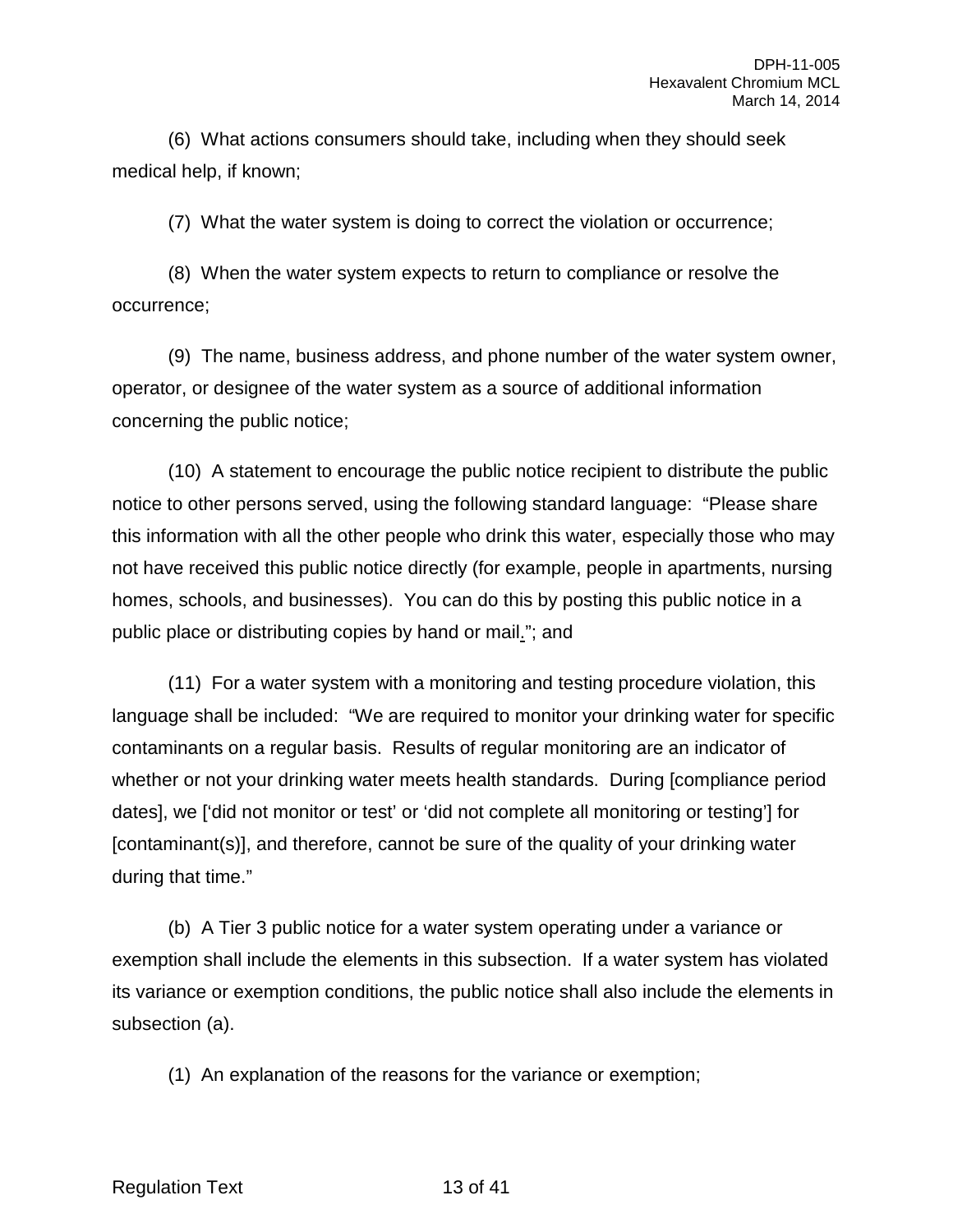(2) The date on which the variance or exemption was issued;

(3) A brief status report on the steps the water system is taking to install treatment, find alternative sources of water, or otherwise comply with the terms and schedules of the variance or exemption; and

(4) A notice of any opportunity for public input in the review of the variance or exemption.

(c) Each public notice given pursuant to this article shall contain information in Spanish regarding the importance of the notice, or contain a telephone number or address where Spanish-speaking residents may contact the water system to obtain a translated copy of the public notice or assistance in Spanish. For each non-English speaking group other than Spanish-speaking that exceeds 1,000 residents or 10% of the residents in the community served, whichever is less, the public notice shall:

(1) Contain information in the appropriate language(s) regarding the importance of the notice, or

(2) Contain a telephone number or address where such residents may contact the water system to obtain a translated copy of the notice or assistance in the appropriate language.A public water system providing notice pursuant to this article shall comply with the following multilingual-related requirements:

(1) For a Tier 1 public notice:

(A) The notice shall be provided in English, Spanish, and the language spoken by any non-English-speaking group exceeding 10 percent of the persons served by the public water system, and the notice shall include a telephone number or address where such individuals may contact the public water system for assistance; and

(B) If any non-English-speaking group exceeds 1,000 persons served by the public water system, but does not exceed 10 percent served, the notice shall include information in the appropriate language(s) regarding the importance of the notice, and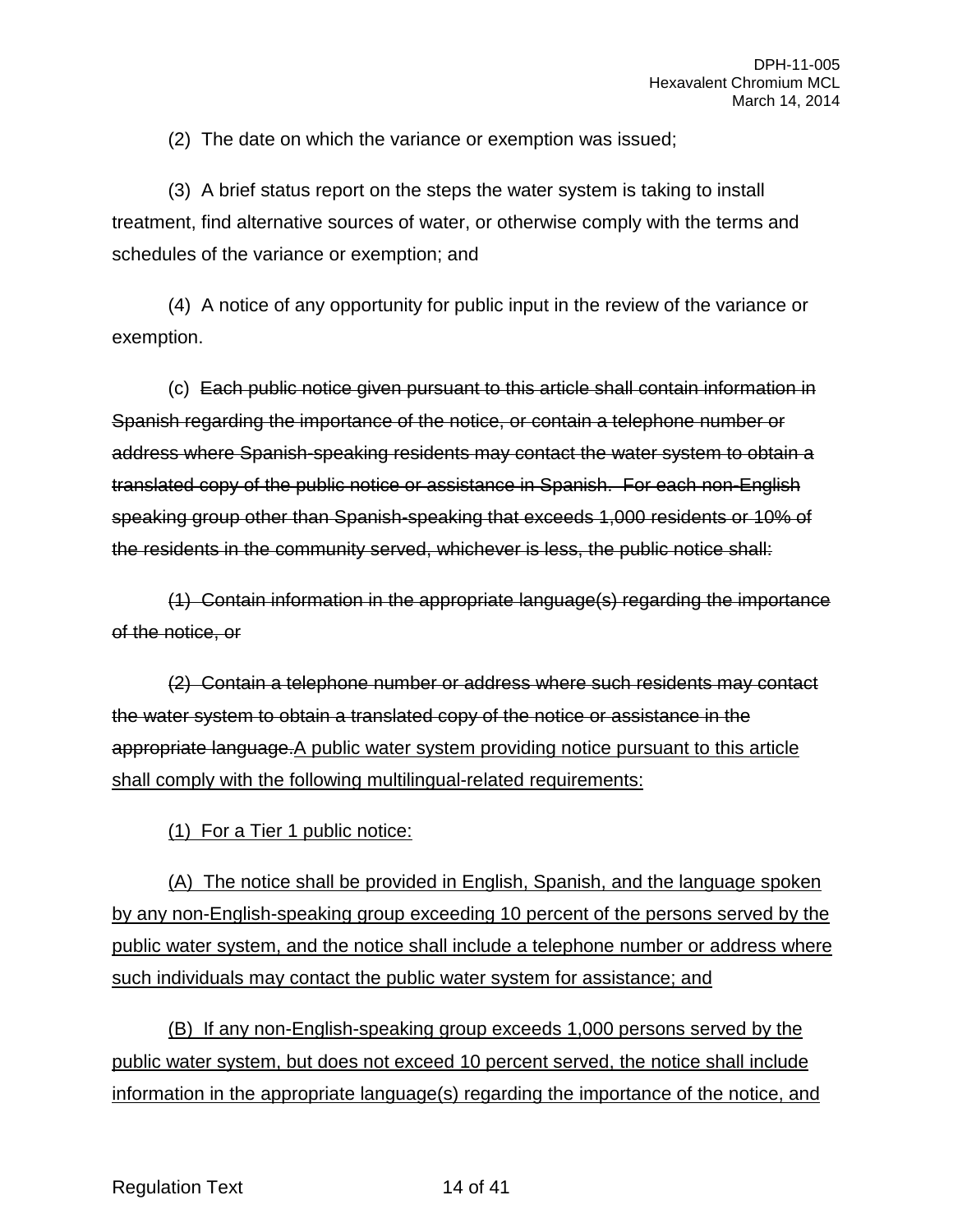the telephone number or address where such individuals may contact the public water system to obtain a translated copy of the notice from the public water system or assistance in the appropriate language;

(2) For a Tier 2 or Tier 3 public notice:

(A) The notice shall contain information in Spanish regarding the importance of the notice, or contain a telephone number or address where Spanish-speaking residents may contact the public water system to obtain a translated copy of the notice or assistance in Spanish; and

(B) When a non-English speaking group other than Spanish-speaking exceeds 1,000 residents or 10 percent of the residents served by the public water system, the notice shall include:

1. Information in the appropriate language(s) regarding the importance of the notice; or

2. A telephone number or address where such residents may contact the public water system to obtain a translated copy of the notice or assistance in the appropriate language; and

(3) For a public water system subject to the Dymally-Alatorre Bilingual Services Act, Chapter 17.5, Division 7, of the Government Code (commencing with section 7290), meeting the requirements of this Article may not ensure compliance with the Dymally-Alatorre Bilingual Services Act.

(d) Each public notice given pursuant to this article shall:

(1) Be displayed such that it catches people's attention when printed or posted and be formatted in such a way that the message in the public notice can be understood at the eighth-grade level;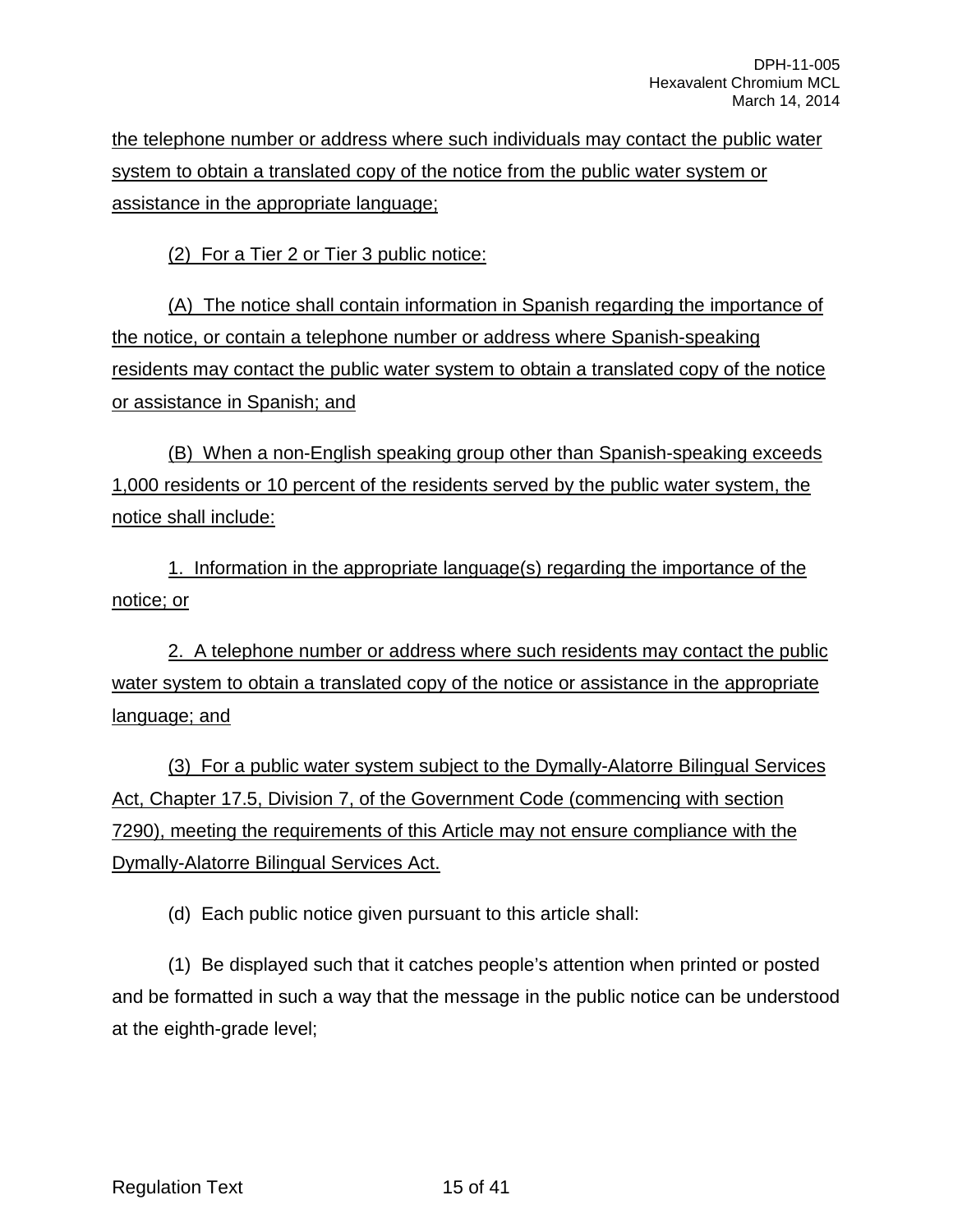(2) Not contain technical language beyond an eighth-grade level or print smaller than 12 point; and

(3) Not contain language that minimizes or contradicts the information being given in the public notice.

## **Appendix 64465-A. Health Effects Language Microbiological Contaminants.**

| <b>Contaminant</b>         | <b>Health Effects ILanguage</b> |
|----------------------------|---------------------------------|
| <b>Total Coliform</b>      | No Change to Text.              |
| Fecal coliform/E.Coli coli | No Change to Text.              |
| Turbidity                  | No Change to Text.              |

## **Appendix 64465-B. Health Effects Language**

## **Surface Water Treatment**

| <b>Contaminant</b>                 | <b>Health Effects ILanguage</b> |
|------------------------------------|---------------------------------|
| Giardia lamblia                    | No Change to Text.              |
| <b>Viruses</b>                     |                                 |
| Heterotrophic plate count bacteria |                                 |
| Legionella                         |                                 |
| Cryptosporidium                    |                                 |

## **Appendix 64465-C. Health Effects Language**

## **Radioactive Contaminants.**

| <b>Contaminant</b>            | <b>Health Effects Language</b> |
|-------------------------------|--------------------------------|
| Gross Beta particle activity  | No Change to Text.             |
| Strontium-90                  | No Change to Text.             |
| Tritium                       | No Change to Text.             |
| Gross Alpha particle activity | No Change to Text.             |
| Combined Radium 226/228       | No Change to Text.             |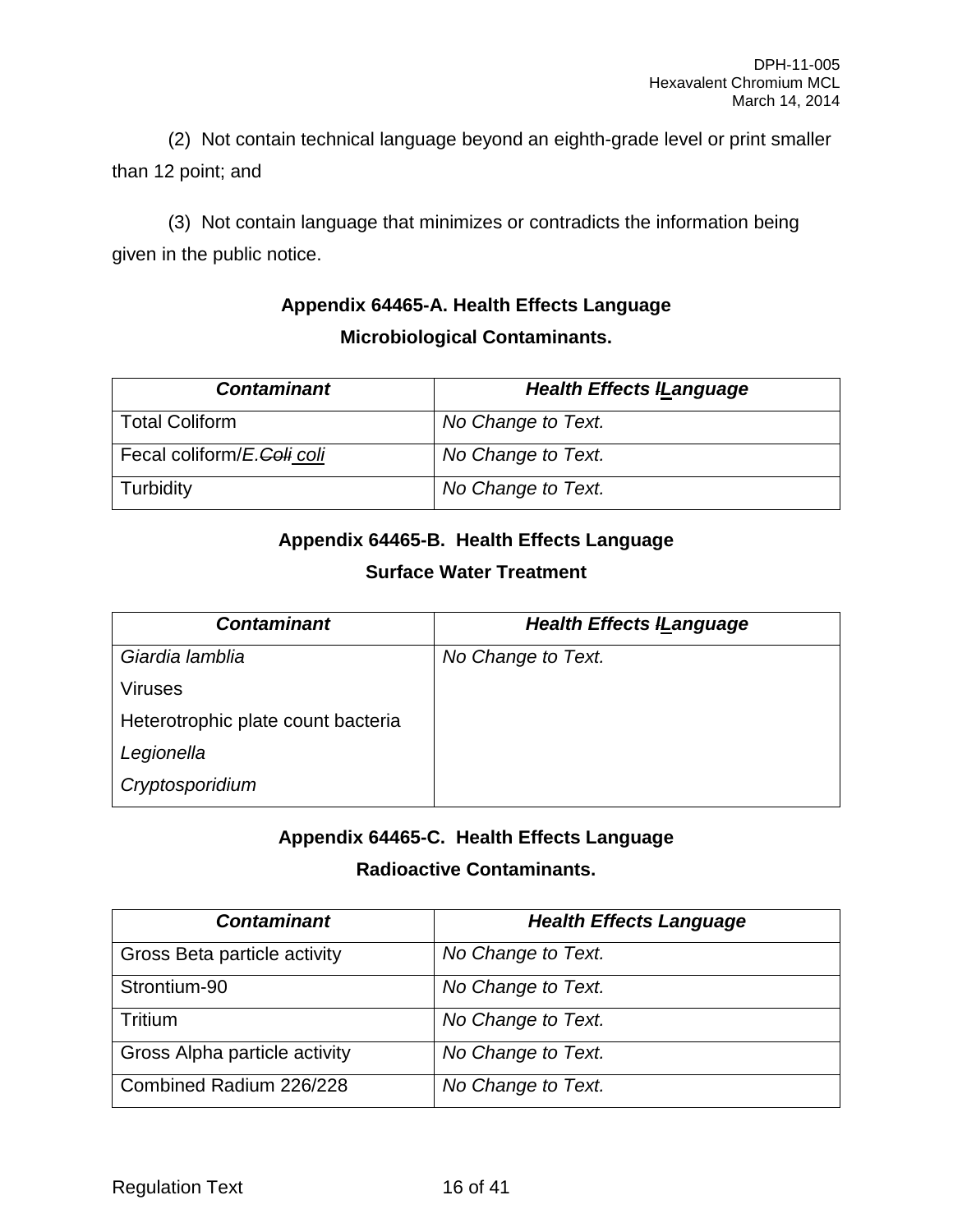| <b>Total Radium</b>             | Some people who drink water containing       |
|---------------------------------|----------------------------------------------|
| (for nontransient noncommunity) | radium 223, 224, or 226 in excess of the MCL |
| water systems)                  | over many years may have an increased risk   |
|                                 | of getting cancer.                           |
| Uranium                         | No Change to Text.                           |

# **Appendix 64465-D. Health Effects Language Inorganic Contaminants.**

| <b>Contaminant</b>         | <b>Health Effects Language</b>             |
|----------------------------|--------------------------------------------|
| Aluminum                   | No Change to Text.                         |
| Antimony                   | No Change to Text.                         |
| Arsenic                    | No Change to Text.                         |
| Asbestos                   | No Change to Text.                         |
| <b>Barium</b>              | No Change to Text.                         |
| Beryllium                  | No Change to Text.                         |
| Cadmium                    | No Change to Text.                         |
| Chromium                   | No Change to Text.                         |
| Copper                     | No Change to Text.                         |
| Cyanide                    | No Change to Text.                         |
| Fluoride                   | No Change to Text.                         |
| <b>Hexavalent chromium</b> | Some people who drink water containing     |
|                            | hexavalent chromium in excess of the MCL   |
|                            | over many years may have an increased risk |
|                            | of getting cancer.                         |
| Lead                       | No Change to Text.                         |
| Mercury                    | No Change to Text.                         |
| <b>Nickel</b>              | No Change to Text.                         |
| <b>Nitrate</b>             | No Change to Text.                         |
| <b>Nitrite</b>             | No Change to Text.                         |
| Perchlorate                | No Change to Text.                         |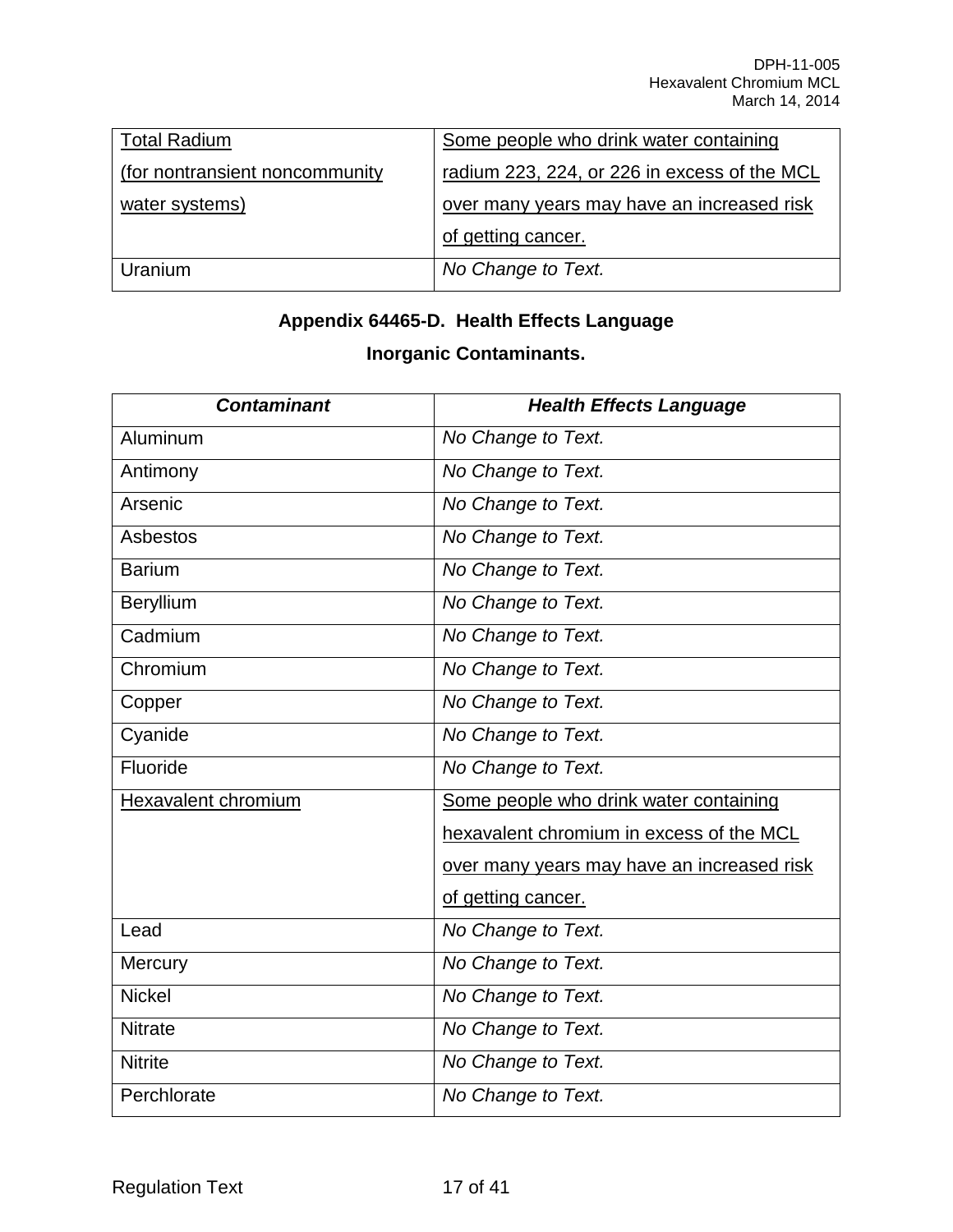| Selenium | No Change to Text. |
|----------|--------------------|
| Thallium | No Change to Text. |

## **Appendix 64465-E. Health Effects Language**

## **Volatile Organic Contaminants.**

| <b>Contaminant</b>          | <b>Health Effects Language</b>                |
|-----------------------------|-----------------------------------------------|
| <b>Benzene</b>              | No Change to Text.                            |
| <b>Carbon Tetrachloride</b> | No Change to Text.                            |
| 1,2-Dichlorobenzene         | No Change to Text.                            |
| 1,4-Dichlorobenzene         | No Change to Text.                            |
| 1,1-Dichloroethane          | No Change to Text.                            |
| 1,2-Dichloroethane          | Some people who use water containing 4,2-     |
|                             | dichloroethane1,2-dichloroethane in excess of |
|                             | the MCL over many years may have an           |
|                             | increased risk of getting cancer.             |
| 1,1-Dichloroethylene        | No Change to Text.                            |
| cis-1,2-Dichloroethylene    | No Change to Text.                            |
| trans-1,2-Dichloroethylene  | No Change to Text.                            |
| Dichloromethane             | No Change to Text.                            |
| 1,2-Dichloropropane         | No Change to Text.                            |
| 1,3-Dichloropropene         | No Change to Text.                            |
| Ethylbenzene                | No Change to Text.                            |
| Methyl-tert-butyl ether     | No Change to Text.                            |
| Monochlorobenzene           | No Change to Text.                            |
| <b>Styrene</b>              | No Change to Text.                            |
| 1,1,2,2-Tetrachloroethane   | No Change to Text.                            |
| Tetrachloroethylene         | No Change to Text.                            |
| 1,2,4-Trichlorobenzene      | No Change to Text.                            |
| 1,1,1,-Trichloroethane      | No Change to Text.                            |
| 1,1,2-Trichloroethane       | No Change to Text.                            |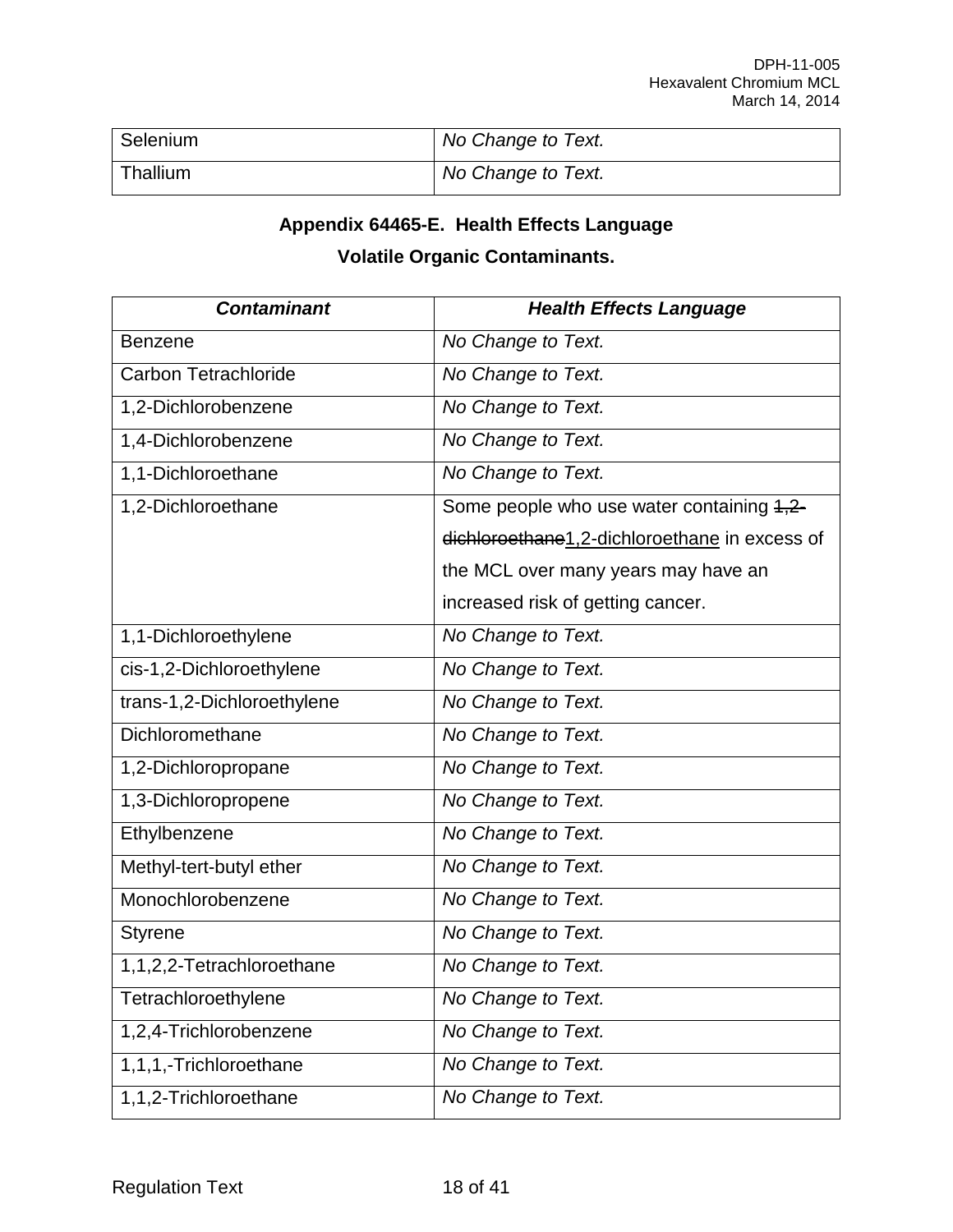| Trichloroethylene (TCE)               | No Change to Text. |
|---------------------------------------|--------------------|
| <b>Toluene</b>                        | No Change to Text. |
| Trichlorofluoromethane                | No Change to Text. |
| 1,1,2-Trichloro-1,2,2-trifluoroethane | No Change to Text. |
| <b>Vinyl Chloride</b>                 | No Change to Text. |
| Xylenes                               | No Change to Text. |

## **Appendix 64465-F. Health Effects Language**

## **Synthetic Organic Contaminants.**

| <b>Contaminant</b>          | <b>Health Effects Language</b>           |
|-----------------------------|------------------------------------------|
| $2,4-D$                     | No Change to Text.                       |
| $2,4,5$ -TP (Silvex)        | No Change to Text.                       |
| Alachlor                    | No Change to Text.                       |
| Atrazine                    | No Change to Text.                       |
| Bentazon                    | Some people who drink water containing   |
|                             | bentazon in excess of the MCL overy many |
|                             | years may experience prostate and        |
|                             | gastrointestinal effects.                |
| Benzo(a)pyrene [PAH]        | No Change to Text.                       |
| Carbofuran                  | No Change to Text.                       |
| Chlordane                   | No Change to Text.                       |
| Dalapon                     | No Change to Text.                       |
| Dibromochloropropane (DBCP) | No Change to Text.                       |
| Di (2-ethylhexyl) adipate   | No Change to Text.                       |
| Di (2-ethylhexyl) phthalate | No Change to Text.                       |
| <b>Dinoseb</b>              | No Change to Text.                       |
| Dioxin (2,3,7,8-TCDD):      | No Change to Text.                       |
| Diquat                      | No Change to Text.                       |
| Endothall                   | No Change to Text.                       |
| Endrin                      | No Change to Text.                       |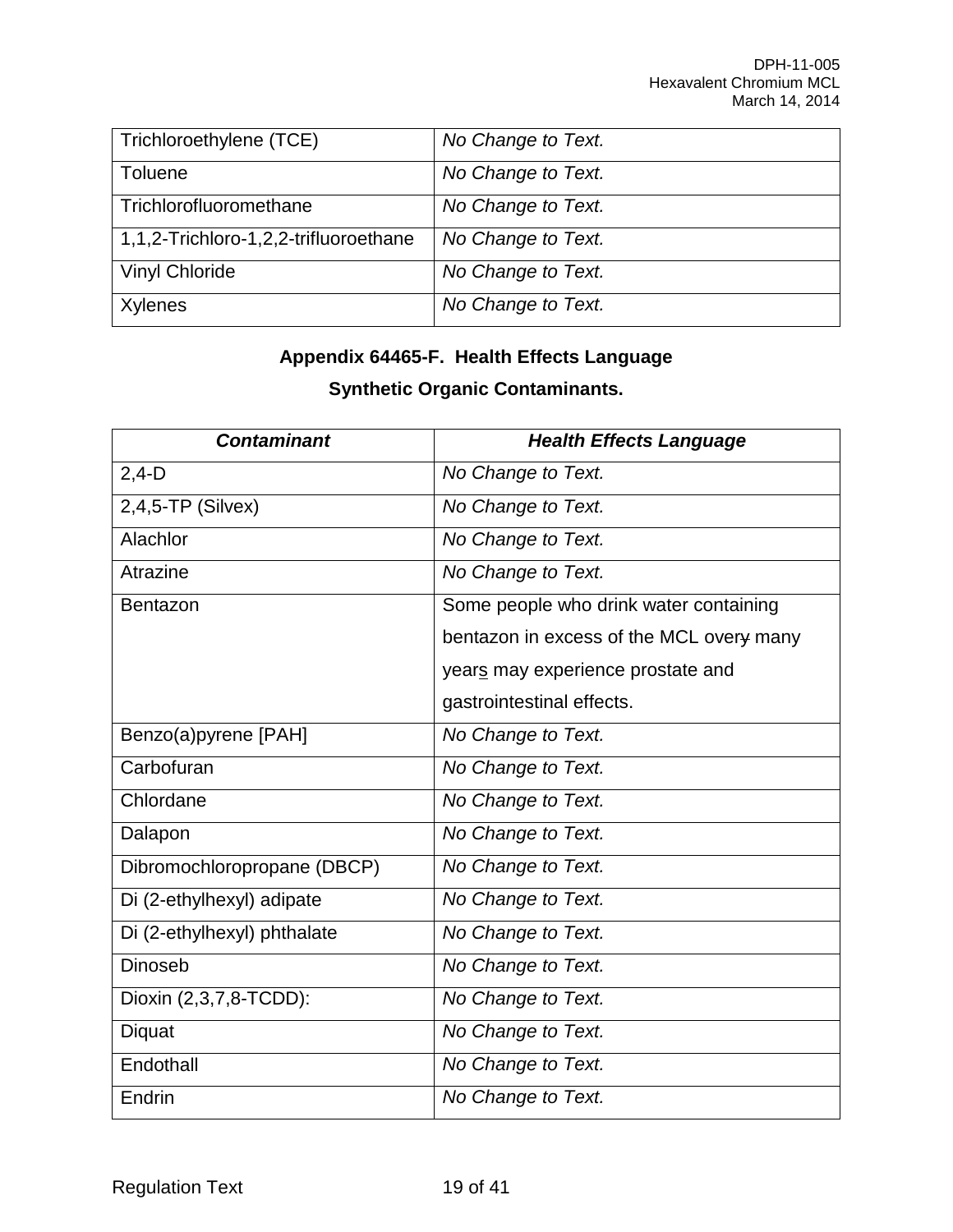| Ethylene dibromide (EDB)          | No Change to Text. |
|-----------------------------------|--------------------|
| Glyphosate                        | No Change to Text. |
| Heptachlor                        | No Change to Text. |
| Heptachlor epoxide                | No Change to Text. |
| Hexachlorobenzene                 | No Change to Text. |
| Hexachlorocyclopentadiene         | No Change to Text. |
| Lindane                           | No Change to Text. |
| Methoxychlor                      | No Change to Text. |
| Molinate (Ordram)                 | No Change to Text. |
| Oxamyl [Vydate]:                  | No Change to Text. |
| PCBs [Polychlorinated biphenyls]: | No Change to Text. |
| Pentachlorophenol                 | No Change to Text. |
| Picloram                          | No Change to Text. |
| Simazine                          | No Change to Text. |
| Thiobencarb                       | No Change to Text. |
| Toxaphene                         | No Change to Text. |

## **Appendix 64465-G. Health Effects Language**

## **Disinfection Byproducts, Byproduct Precursors, and Disinfectant Residuals**

| <b>Contaminant</b>                    | <b>Health Effects ILanguage</b> |
|---------------------------------------|---------------------------------|
| <b>TTHMs [Total Trihalomethanes]:</b> | No Change to Text.              |
| <b>Haloacetic Acids</b>               | No Change to Text.              |
| <b>Bromate</b>                        | No Change to Text.              |
| Chloramines                           | No Change to Text.              |
| Chlorine                              | No Change to Text.              |
| Chlorite                              | No Change to Text.              |
| Chlorine dioxide (2 consecutive daily | No Change to Text.              |
| samples at the entry point to the     |                                 |
| distribution system that are greater  |                                 |
| than the MRDL)                        |                                 |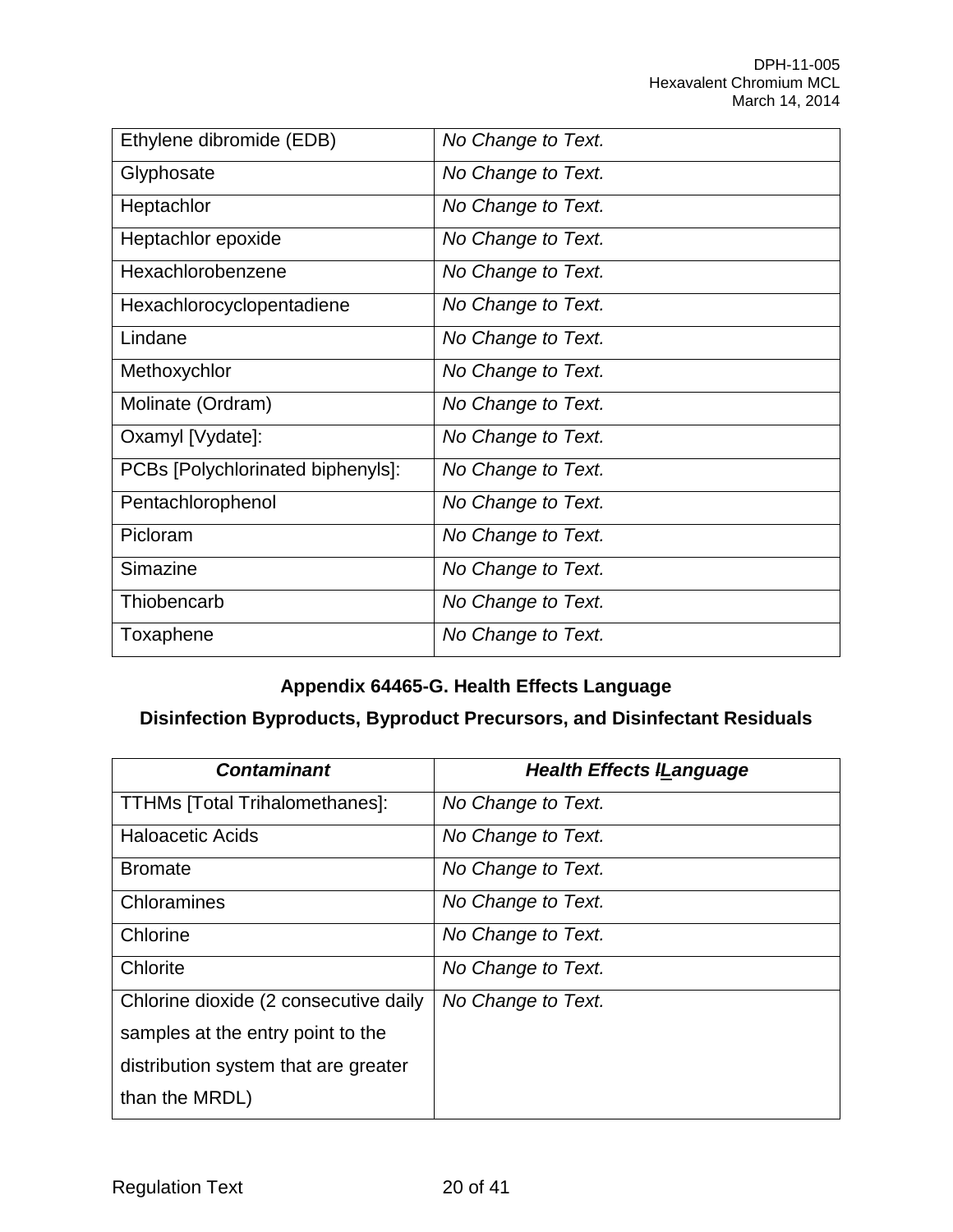| Chlorine dioxide (one or more   | No Change to Text. |
|---------------------------------|--------------------|
| distribution system samples are |                    |
| above the MRDL.)                |                    |
|                                 |                    |
| Control of DBP precursors (TOC) | No Change to Text. |

## **Appendix 64465-H. Health Effects Language Other Treatment Techniques**

| <b>Contaminant</b> | <b>Health Effects ILanguage</b> |
|--------------------|---------------------------------|
| Acrylamide         | No Change to Text.              |
| Epichlorohydrin    | No Change to Text.              |

NOTE: Authority cited: Sections 116325, 116350, 116375, 131052 and 131200, Health and Safety Code. Reference: Sections 116450 and 131051, Health and Safety Code.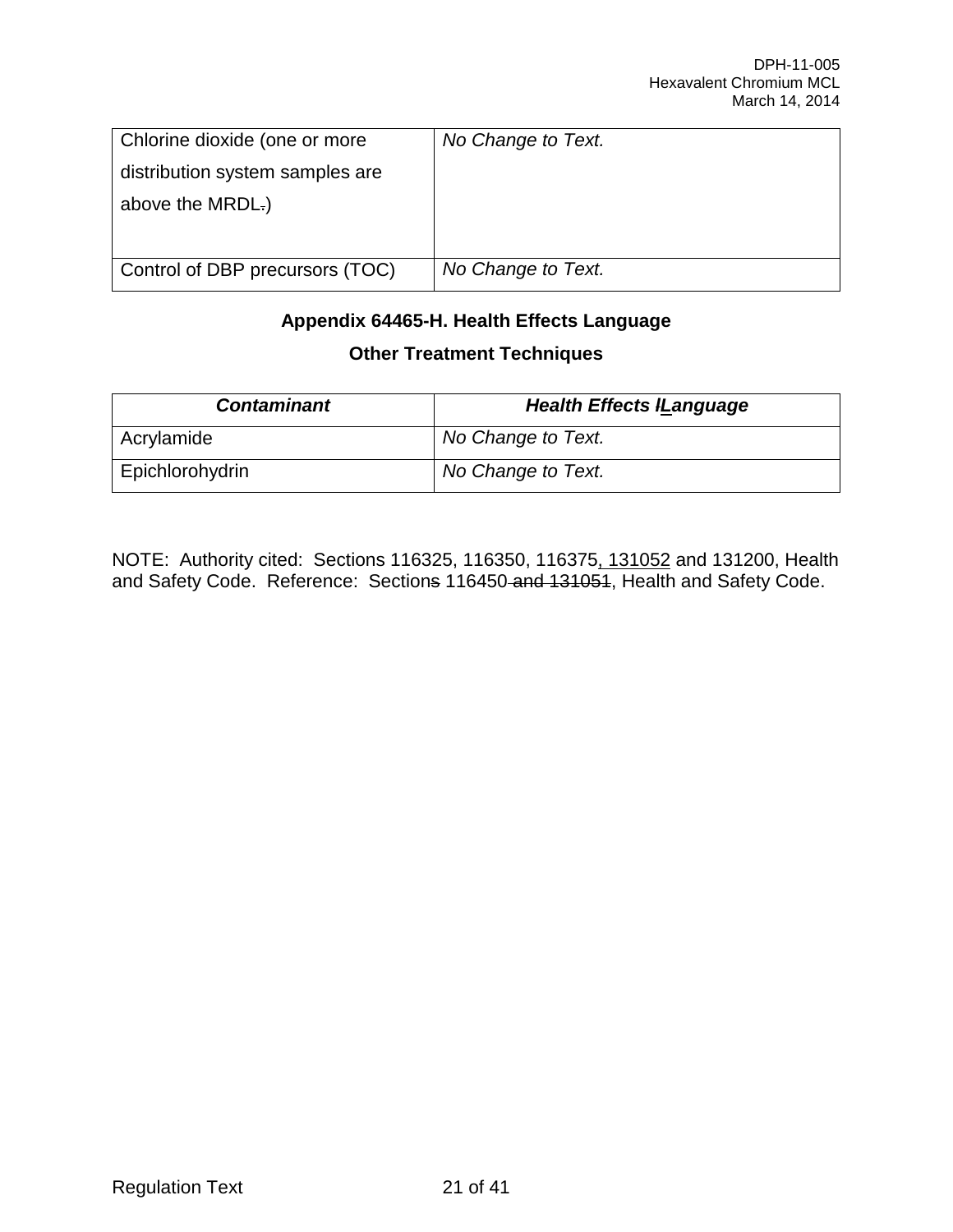#### **TITLE 22, CALIFORNIA CODE OF REGULATIONS DIVISION 4, CHAPTER 15, ARTICLE 20**

#### **(7) Amend Section 64481 to read as follows:**

#### **§64481. Content of the Consumer Confidence Report.**

(a) *No Change to Text.*

(b) *No Change to Text.*

(c) If any of the following are detected, information for each pursuant to subsection (d) shall be included in the Consumer Confidence Report:

(1) Contaminants subject to an MCL, MRDL, regulatory action level, or treatment technique (regulated contaminants), as specified in sections 64426.1, 64431, 64442, 64443, 64444, 64448, 64449, 64533, 64533.5, 64536, 64536.2, 64653 and 64678;

(2) Contaminants specified in 40 Code of Federal Regulations part 141.40 (7-1- 2007 edition) for which monitoring is required (unregulated contaminants);

(3) Microbial contaminants detected as provided under subsection (e); and

(4) Sodium and hardness.

(d) For contaminants identified in subsection (c), the water system shall include in the Consumer Confidence Report one table or several adjacent tables that have been developed pursuant to this subsection. Any additional monitoring results that a water system chooses to include in its Consumer Confidence Report shall be displayed separately.

(1) *No Change to Text.*

(2) For detected regulated contaminants referenced in subsection (c)(1), the table(s) shall include:

(A) through (C) *No Change to Text.*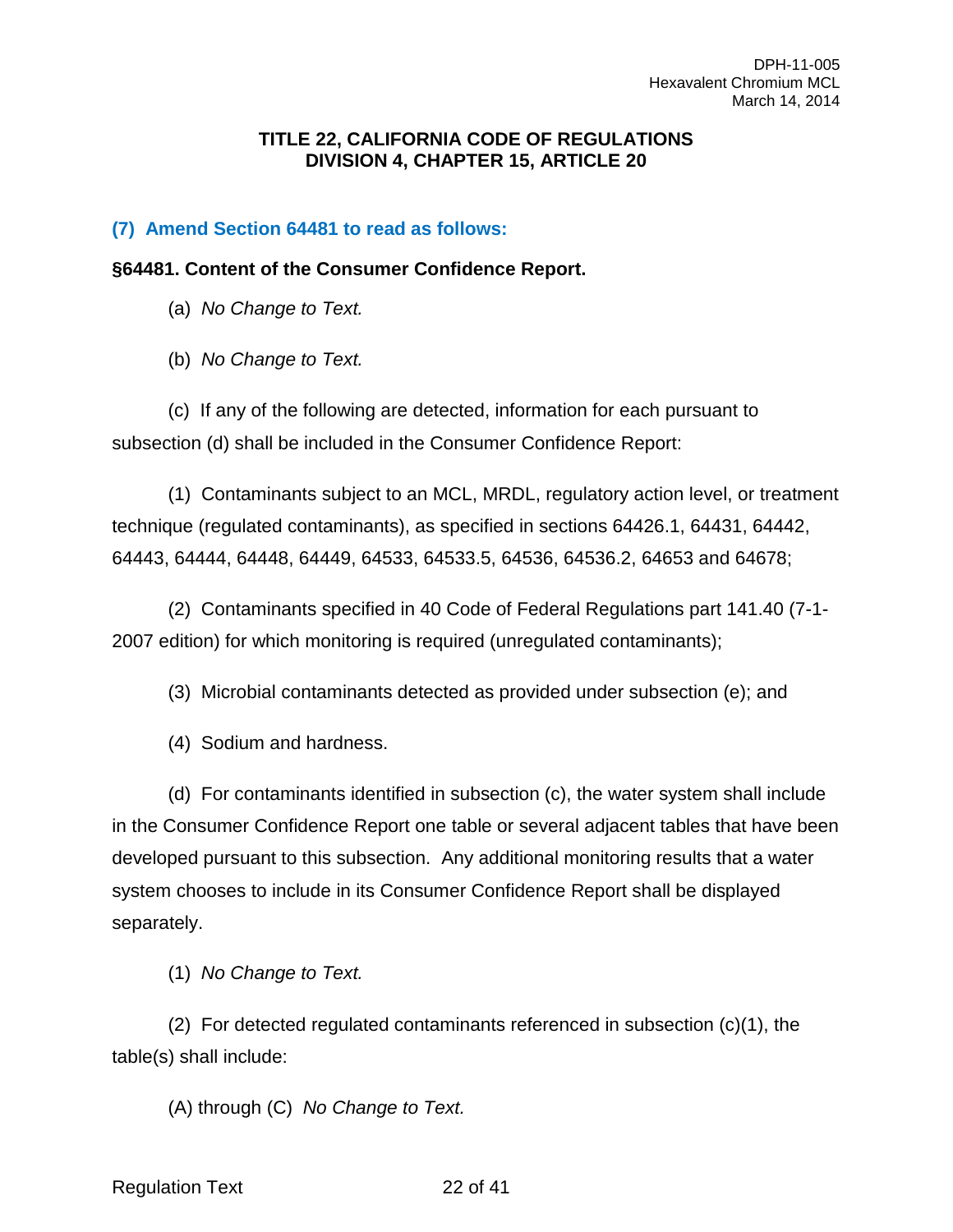(D) For detected contaminants subject to an MCL, except turbidity and total coliforms, the sample result(s) collected at compliance monitoring sampling points shall be reported in the same units as the MCL as follows:

1. *No Change to Text.*

2. *No Change to Text.*

3. When compliance with the MCL is determined on a system-wide basis by calculating a running annual average of all monitoring location averages: the highest running annual average and the range of sample results from all the sampling points. The water system shall include individual sample results for the Individual Distribution System Evaluation (IDSE) conducted pursuant to chapter 15.5, section 64530(c), when determining the range of TTHM and HAA5 results to be reported for the calendar year that the IDSE samples were taken.

- 4. *No Change to Text.*
- 5. *No Change to Text.*
- (E) through (H) *No Change to Text.*

(I) The likely source(s) of any detected contaminants for any detected contaminant withhaving an MCL, MRDL, regulatory action level, or treatment technique. If the water system lacks specific information on the likely source, the table(s) shall include one or more of the typical sources for that contaminant listed in appendix 64481-A or 64481-B that are most applicable to the system.

- (3) *No Change to Text.*
- (4) *No Change to Text.*
- (e) *No Change to Text.*
- (f) *No Change to Text.*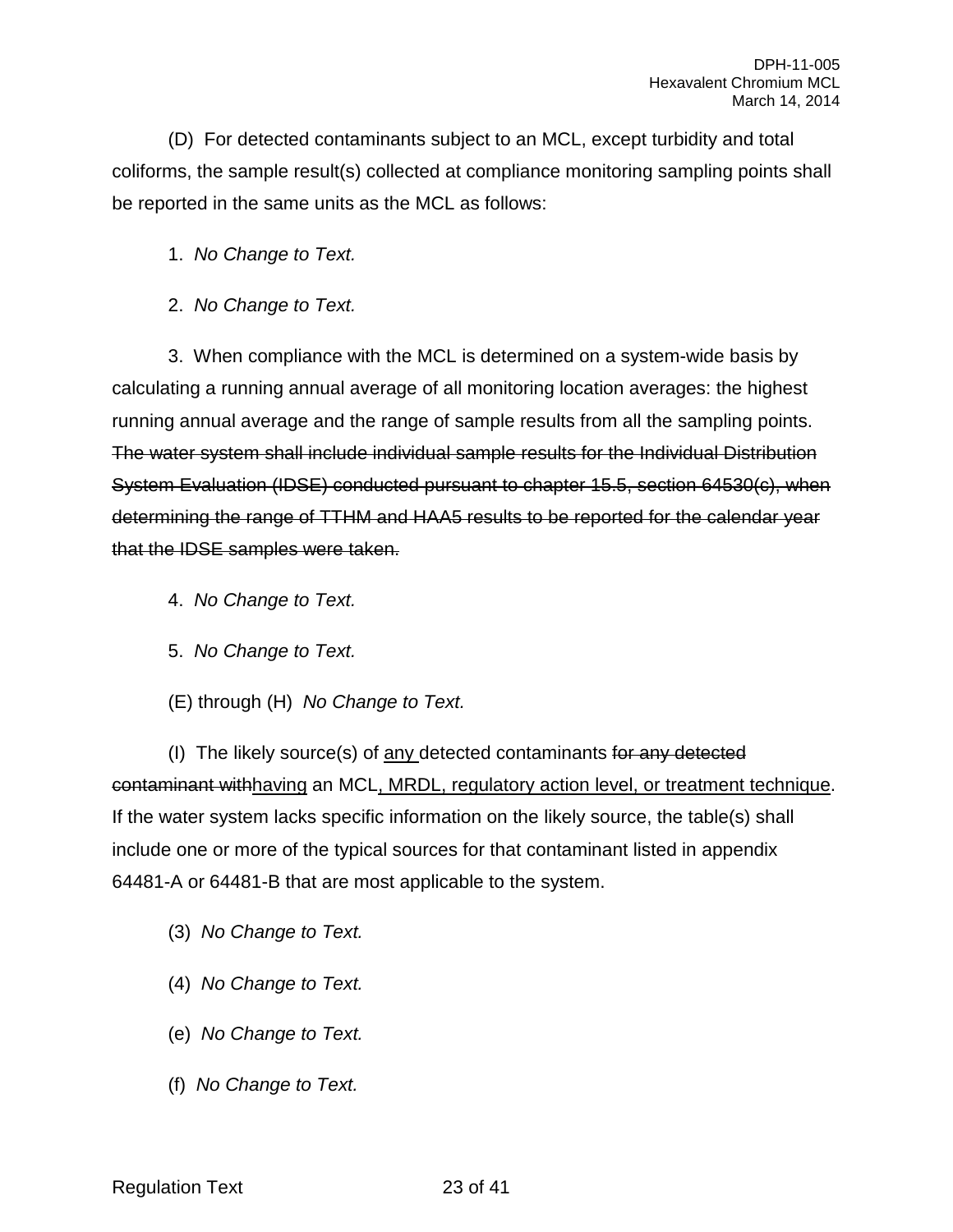(g) For the year covered by the report, the Consumer Confidence Report shall note any violations of paragraphs (1) through (7) and give related information, including any potential adverse health effects, and the steps the system has taken to correct the violation.

(1) *No Change to Text.*

(2) Filtration, disinfection, and recycled provisions prescribed by sections 64652, 64652.5, 64653, 64653(b) or 64654. For systems that have failed to install adequate filtration or disinfection equipment or processes, or have had a failure of such equipment or processes that constitutes a violation, the Consumer Confidence Report shall include the following languagehealth effects language pursuant to appendix 64465-B as part of the explanation of potential adverse health effects: "Inadequately treated water may contain organisms that can cause illness when consumed. These organisms include bacteria, viruses, and parasites that can cause symptoms such as nausea, cramps, diarrhea, and associated headaches.".

(3) through (7) *No Change to Text.*

(h) through (k) *No Change to Text.*

(l) A Consumer Confidence Report shall contain information in Spanish regarding the importance of the report or contain a telephone number or address where Spanish-speaking residents may contact the system to obtain a translated copy of the report or assistance in Spanish. For each non-English speaking group other than Spanish-speaking that exceeds 1,000 residents or 10% of the residents in a community, whichever is less, the Consumer Confidence Report shall contain information in the appropriate language(s) regarding the importance of the report or contain a telephone number or address where such residents may contact the system to obtain a translated copy of the report or assistance in the appropriate language.

(m) *No Change to Text.*

**Appendix 64481-A.**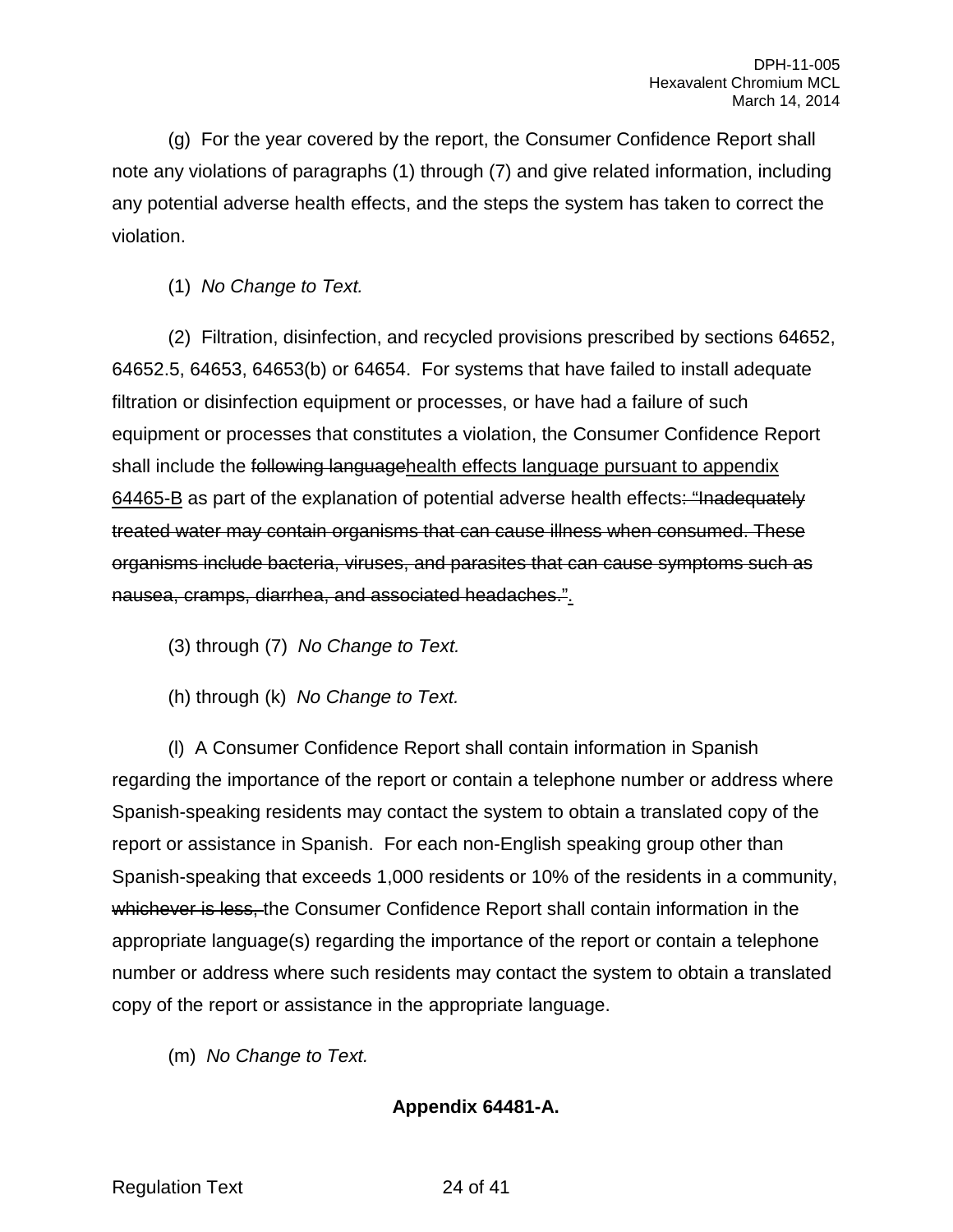## **Typical Origins of Contaminants with Primary MCLs, MRDLs, Regulatory Action Levels, and Treatment Techniques**

*Contaminant Major origins in drinking water*

### *Microbiological*

| Total coliform bacteria    | No Change to Text. |
|----------------------------|--------------------|
| Fecal coliform and E. coli | No Change to Text. |
| Turbidity                  | No Change to Text. |

#### *Surface water treatment*

| Giardia lamblia                    | No Change to Text. |
|------------------------------------|--------------------|
| <b>Viruses</b>                     |                    |
| Heterotrophic plate count bacteria |                    |
| Legionella                         |                    |
| Cryptosporidium                    |                    |

#### *Radioactive*

| Gross Beta particle activity          | No Change to Text.                 |
|---------------------------------------|------------------------------------|
| Strontium-90                          | No Change to Text.                 |
| Tritium                               | No Change to Text.                 |
| Gross Alpha particle activity         | No Change to Text.                 |
| Combined radium 226/228               | No Change to Text.                 |
| <b>Total Radium (for nontransient</b> | <b>Erosion of natural deposits</b> |
| noncommunity water systems)           |                                    |
| Uranium                               | No Change to Text.                 |

## *Inorganic*

| Aluminum | No Change to Text. |
|----------|--------------------|
| Antimony | No Change to Text. |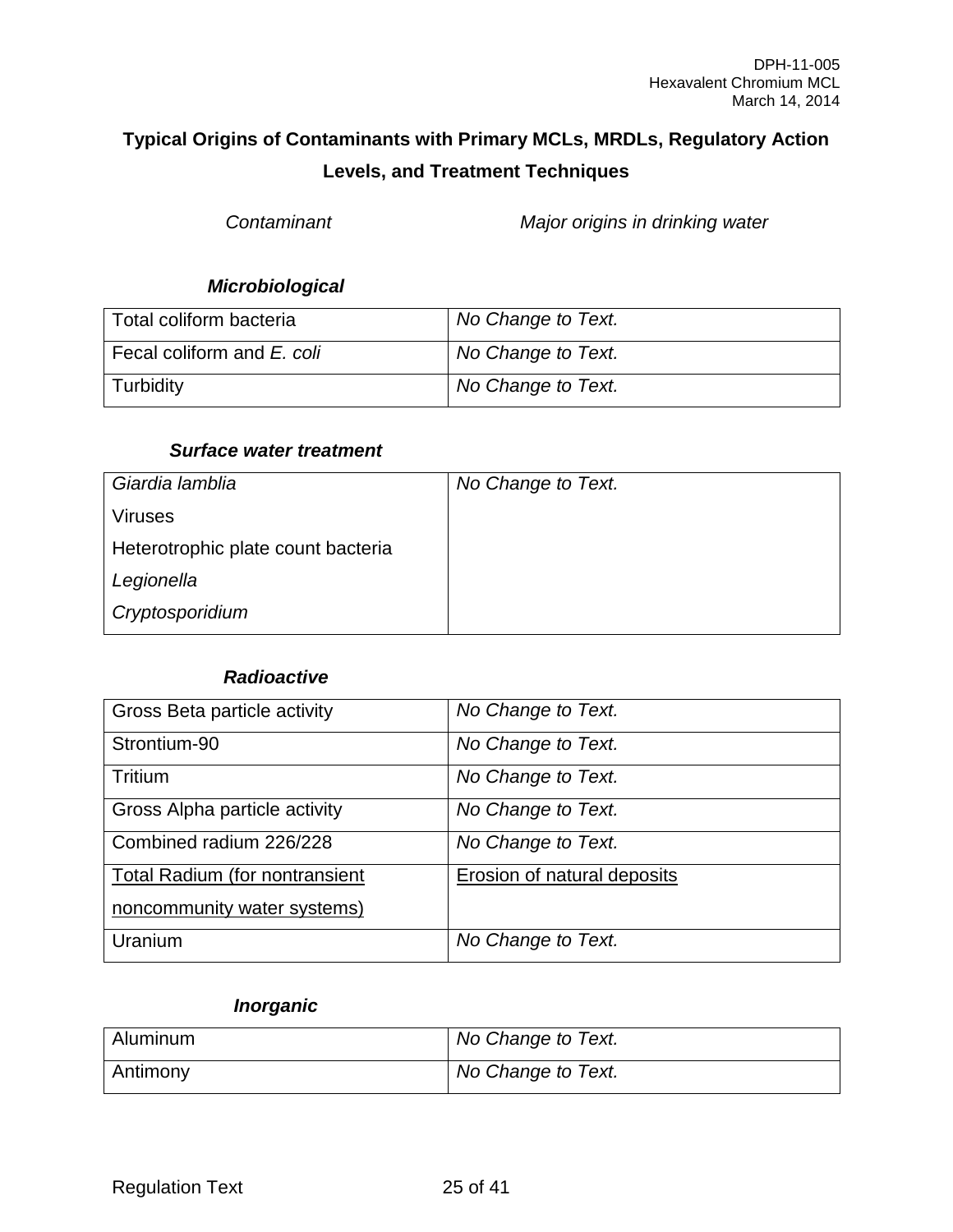| Arsenic             | No Change to Text.                               |
|---------------------|--------------------------------------------------|
| <b>Asbestos</b>     | No Change to Text.                               |
| <b>Barium</b>       | No Change to Text.                               |
| Beryllium           | No Change to Text.                               |
| Cadmium             | No Change to Text.                               |
| Chromium            | No Change to Text.                               |
| Copper              | No Change to Text.                               |
| Cyanide             | No Change to Text.                               |
| Fluoride            | No Change to Text.                               |
| Hexavalent chromium | Discharge from electroplating factories.         |
|                     | leather tanneries, wood preservation,            |
|                     |                                                  |
|                     | chemical synthesis, refractory production,       |
|                     | and textile manufacturing facilities; erosion of |
|                     | natural deposits                                 |
| Lead                | No Change to Text.                               |
| Mercury             | No Change to Text.                               |
| <b>Nickel</b>       | No Change to Text.                               |
| <b>Nitrate</b>      | No Change to Text.                               |
| <b>Nitrite</b>      | No Change to Text.                               |
| Perchlorate         | No Change to Text.                               |
| Selenium            | No Change to Text.                               |

# *Synthetic organic*

| $2,4-D$              | No Change to Text. |
|----------------------|--------------------|
| $2,4,5$ -TP (Silvex) | No Change to Text. |
| Acrylamide           | No Change to Text. |
| Alachlor             | No Change to Text. |
| Atrazine             | No Change to Text. |
| <b>Bentazon</b>      | No Change to Text. |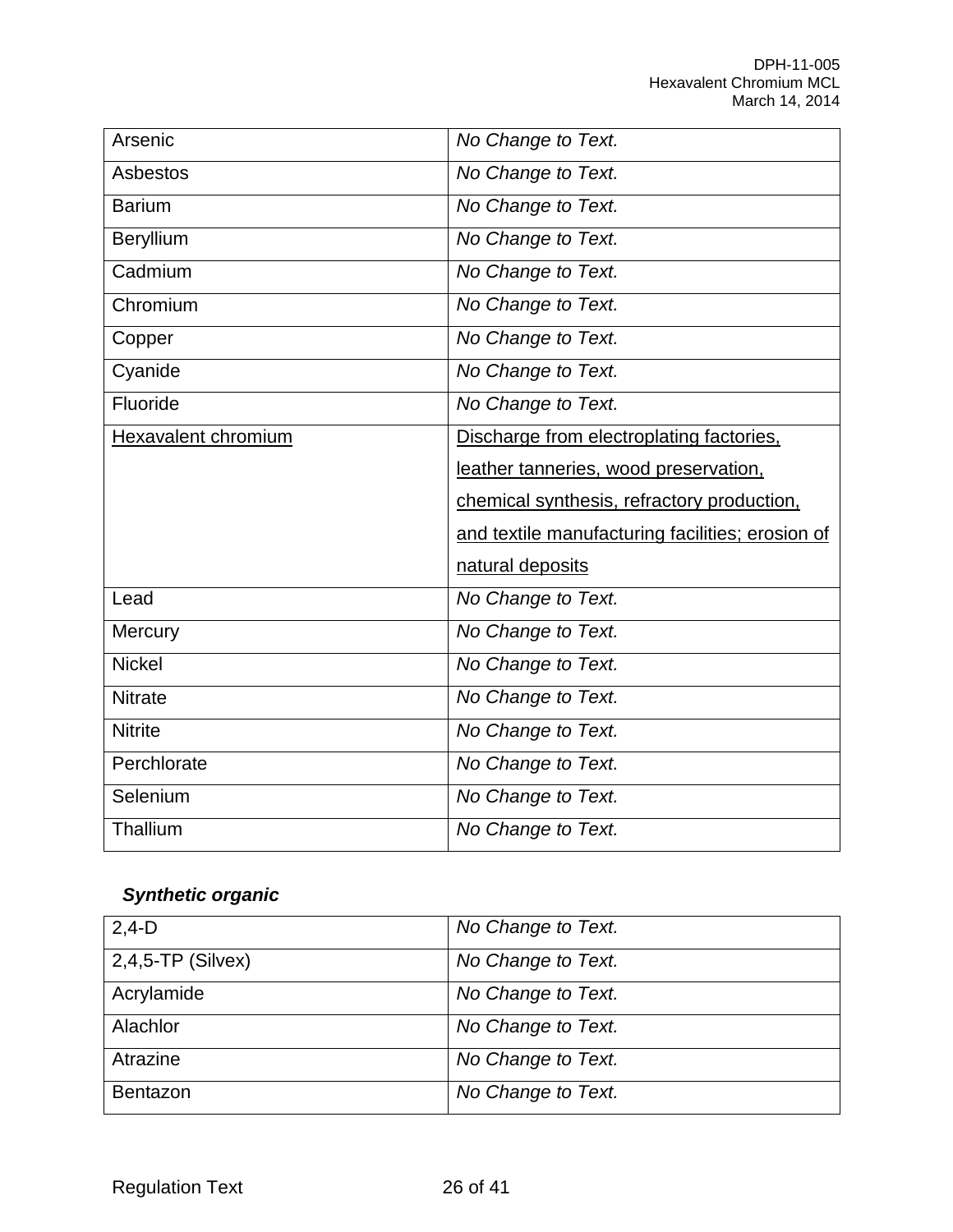| Benzo(a)pyrene [PAH]             | No Change to Text. |
|----------------------------------|--------------------|
| Carbofuran                       | No Change to Text. |
| Chlordane                        | No Change to Text. |
| Dalapon                          | No Change to Text. |
| Dibromochloropropane (DBCP)      | No Change to Text. |
| Di(2-ethylhexyl) adipate         | No Change to Text. |
| Di(2-ethylhexyl) phthalate       | No Change to Text. |
| <b>Dinoseb</b>                   | No Change to Text. |
| Dioxin [2,3,7,8-TCDD]            | No Change to Text. |
| Diquat                           | No Change to Text. |
| Endothall                        | No Change to Text. |
| Endrin                           | No Change to Text. |
| Epichlorohydrin                  | No Change to Text. |
| Ethylene dibromide (EDB)         | No Change to Text. |
| Glyphosate                       | No Change to Text. |
| Heptachlor                       | No Change to Text. |
| Heptachlor epoxide               | No Change to Text. |
| Hexachlorobenzene                | No Change to Text. |
| Hexachlorocyclopentadiene        | No Change to Text. |
| Lindane                          | No Change to Text. |
| Methoxychlor                     | No Change to Text. |
| Molinate [Ordram]                | No Change to Text. |
| Oxamyl [Vydate]                  | No Change to Text. |
| Pentachlorophenol                | No Change to Text. |
| Picloram                         | No Change to Text. |
| Polychlorinated biphenyls [PCBs] | No Change to Text. |
| Simazine                         | No Change to Text. |
| Thiobencarb                      | No Change to Text. |
| Toxaphene                        | No Change to Text. |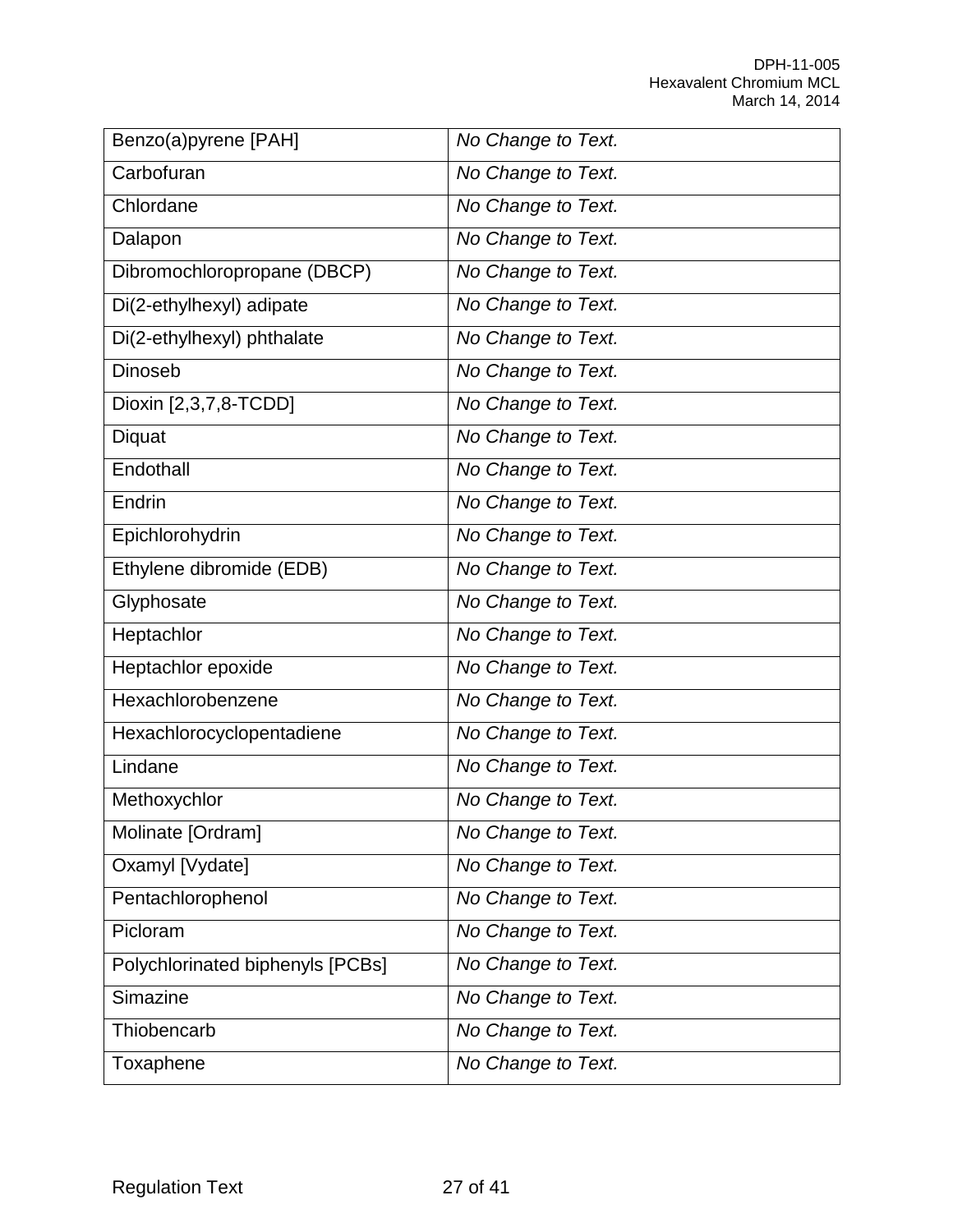## *Volatile organic*

| <b>Benzene</b>                        | No Change to Text. |
|---------------------------------------|--------------------|
| Carbon tetrachloride                  | No Change to Text. |
| 1,2-Dichlorobenzene                   | No Change to Text. |
| 1,4-Dichlorobenzene                   | No Change to Text. |
| 1,1-Dichloroethane                    | No Change to Text. |
| 1,2-Dichloroethane                    | No Change to Text. |
| 1,1-Dichloroethylene                  | No Change to Text. |
| cis-1,2-Dichloroethylene              | No Change to Text. |
| trans-1,2-Dichloroethylene            | No Change to Text. |
| Dichloromethane                       | No Change to Text. |
| 1,2-Dichloropropane                   | No Change to Text. |
| 1,3-Dichloropropene                   | No Change to Text. |
| Ethylbenzene                          | No Change to Text. |
| Methyl-tert-butyl ether (MTBE)        | No Change to Text. |
| Monochlorobenzene                     | No Change to Text. |
| <b>Styrene</b>                        | No Change to Text. |
| 1,1,2,2-Tetrachloroethane             | No Change to Text. |
| Tetrachloroethylene (PCE)             | No Change to Text. |
| 1,2,4-Trichlorobenzene                | No Change to Text. |
| 1,1,1-Trichloroethane                 | No Change to Text. |
| 1,1,2-Trichloroethane                 | No Change to Text. |
| Trichloroethylene (TCE)               | No Change to Text. |
| <b>Toluene</b>                        | No Change to Text. |
| Trichlorofluoromethane                | No Change to Text. |
| 1,1,2-Trichloro-1,2,2-Trifluoroethane | No Change to Text. |
| Vinyl chloride                        | No Change to Text. |
| <b>Xylenes</b>                        | No Change to Text. |

## *Disinfection Byproducts, Disinfection Byproduct Precursors, and Disinfectant*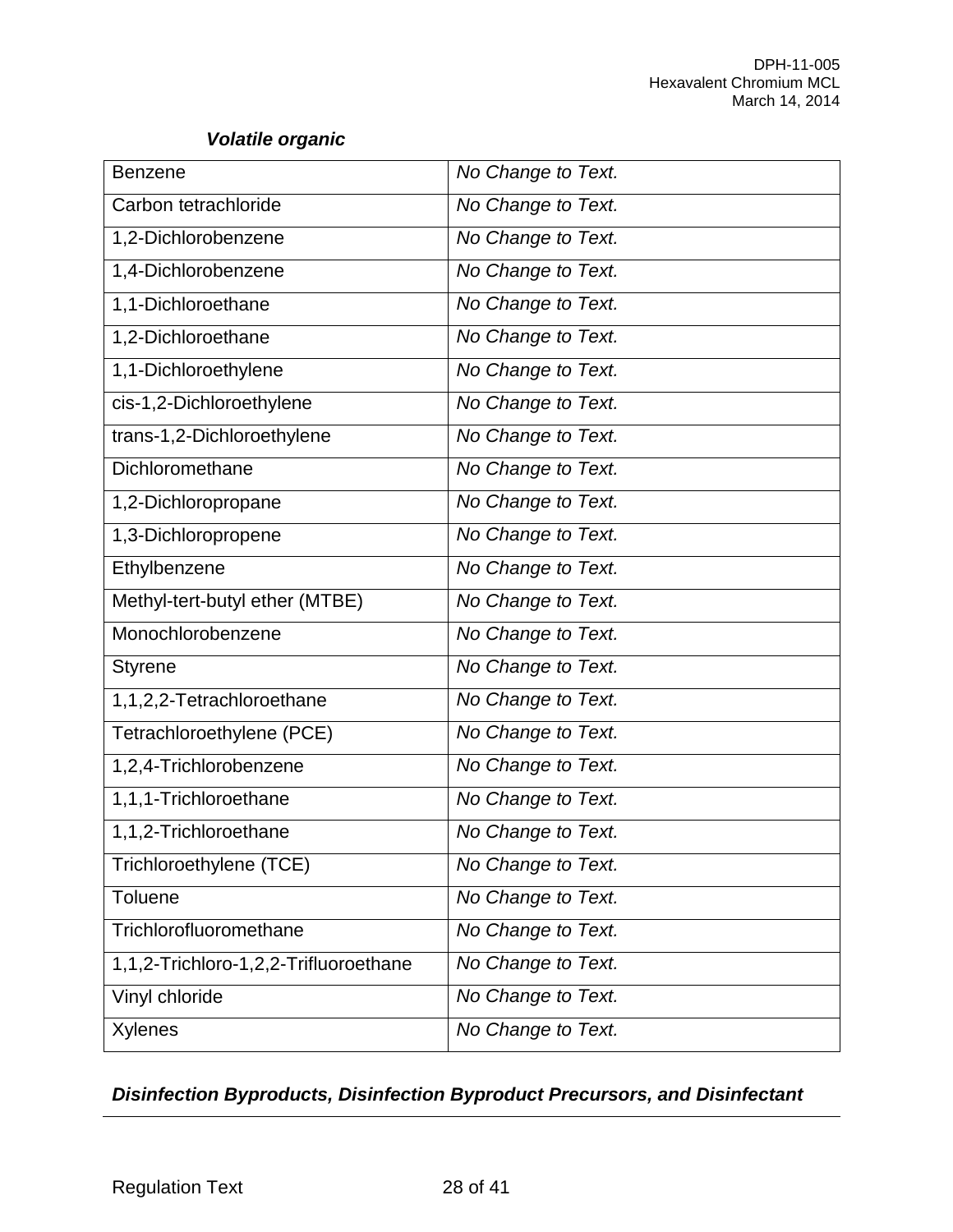## *Residuals*

| Total trihalomethanes (TTHM)      | No Change to Text. |
|-----------------------------------|--------------------|
| Haloacetic acids (five) (HAA5)    | No Change to Text. |
| <b>Bromate</b>                    | No Change to Text. |
| Chloramines                       | No Change to Text. |
| Chlorine                          | No Change to Text. |
| Chlorite                          | No Change to Text. |
| Chlorine dioxide                  | No Change to Text. |
| Control of disinfection byproduct | No Change to Text. |
| precursors (Total Organic Carbon) |                    |

## **Appendix 64481-B.**

## **Typical Origins of Contaminants with Secondary MCLs**

*Contaminant Major origins in drinking water*

| Aluminum                       | No Change to Text. |
|--------------------------------|--------------------|
| Color                          | No Change to Text. |
| Copper                         | No Change to Text. |
| Foaming Agents (MBAS)          | No Change to Text. |
| Iron                           | No Change to Text. |
| Manganese                      | No Change to Text. |
| Methyl-tert-butyl ether (MTBE) | No Change to Text. |
| Odor---Threshold               | No Change to Text. |
| Silver                         | No Change to Text. |
| Thiobencarb                    | No Change to Text. |
| Turbidity                      | No Change to Text. |
| Zinc                           | No Change to Text. |
| <b>Total dissolved solids</b>  | No Change to Text. |
| <b>Specific Conductance</b>    | No Change to Text. |
| Chloride                       | No Change to Text. |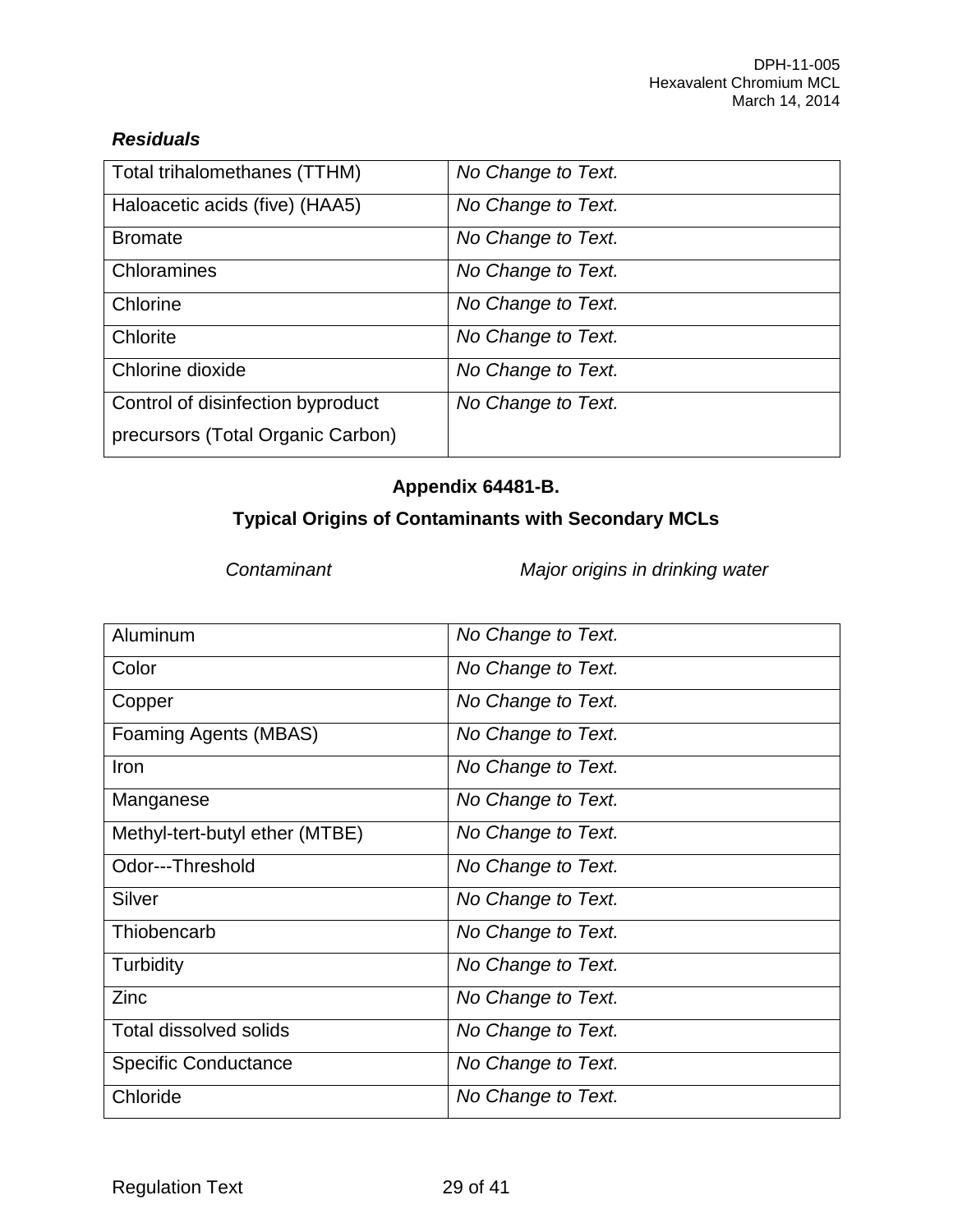| Sulfate | No Change to Text. |
|---------|--------------------|
|         |                    |

NOTE: Authority cited: Sections 116350, 116375, 131052 and 131200, Health and Safety Code. Reference: Sections 116275, and 116470 and 131051, Health and Safety Code.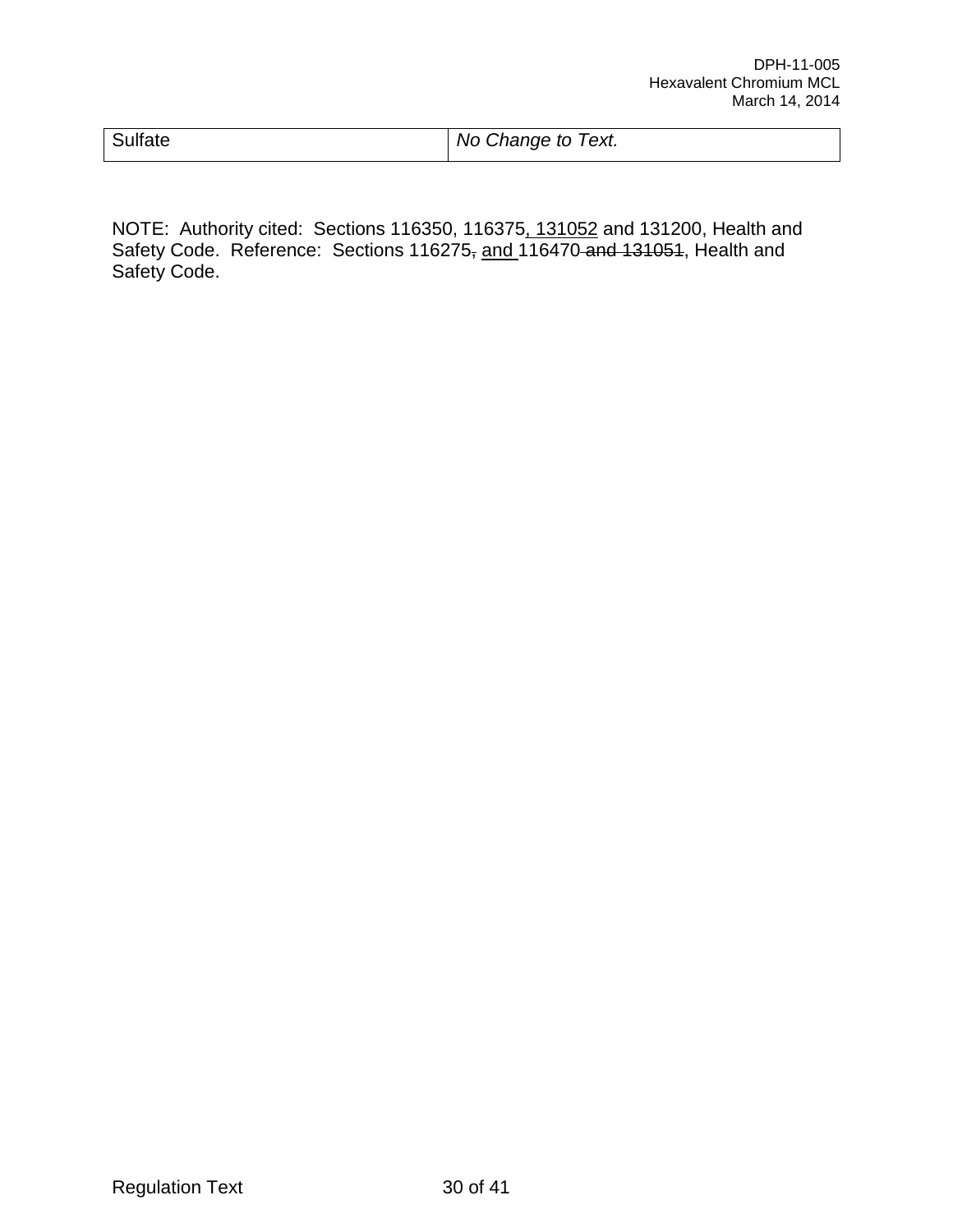#### **TITLE 22, CALIFORNIA CODE OF REGULATIONS DIVISION 4, CHAPTER 15.5, ARTICLE 1**

## **(8) Amend Section 64530 to read as follows:**

#### **§64530. Applicability of This Chapter.**

- (a) *No Change to Text.*
- (b) *No Change to Text.*

(c) Community water systems, and nontransient noncommunity water systems serving at least 10,000 persons, using a primary or residual disinfectant other than ultraviolet light or delivering water that has been treated with a primary or residual disinfectant other than ultraviolet light shall comply with the Individual Distribution System Evaluation (IDSE) requirements of 40 Code of Federal Regulations, parts 141.600 and either 141.601 and 141.605, 141.602 and 141.605, 141.603, or 141.604 (71 Fed. Reg. 483388 (January 4, 2006); as amended at 74 Fed. Reg. 3095830953 (June 29, 2009)), which are incorporated by reference.

(d) *No Change to Text.*

(1) Comply with the applicable TTHM and HAA5 compliance date in table 64530-A;

#### **Table 64530-A**

## **TTHM and HAA5 Compliance Dates**

*Shall comply with TTHM and HAA5 monitoring pursuant to section 64534.2(d) by…* 

*Systems of this type…*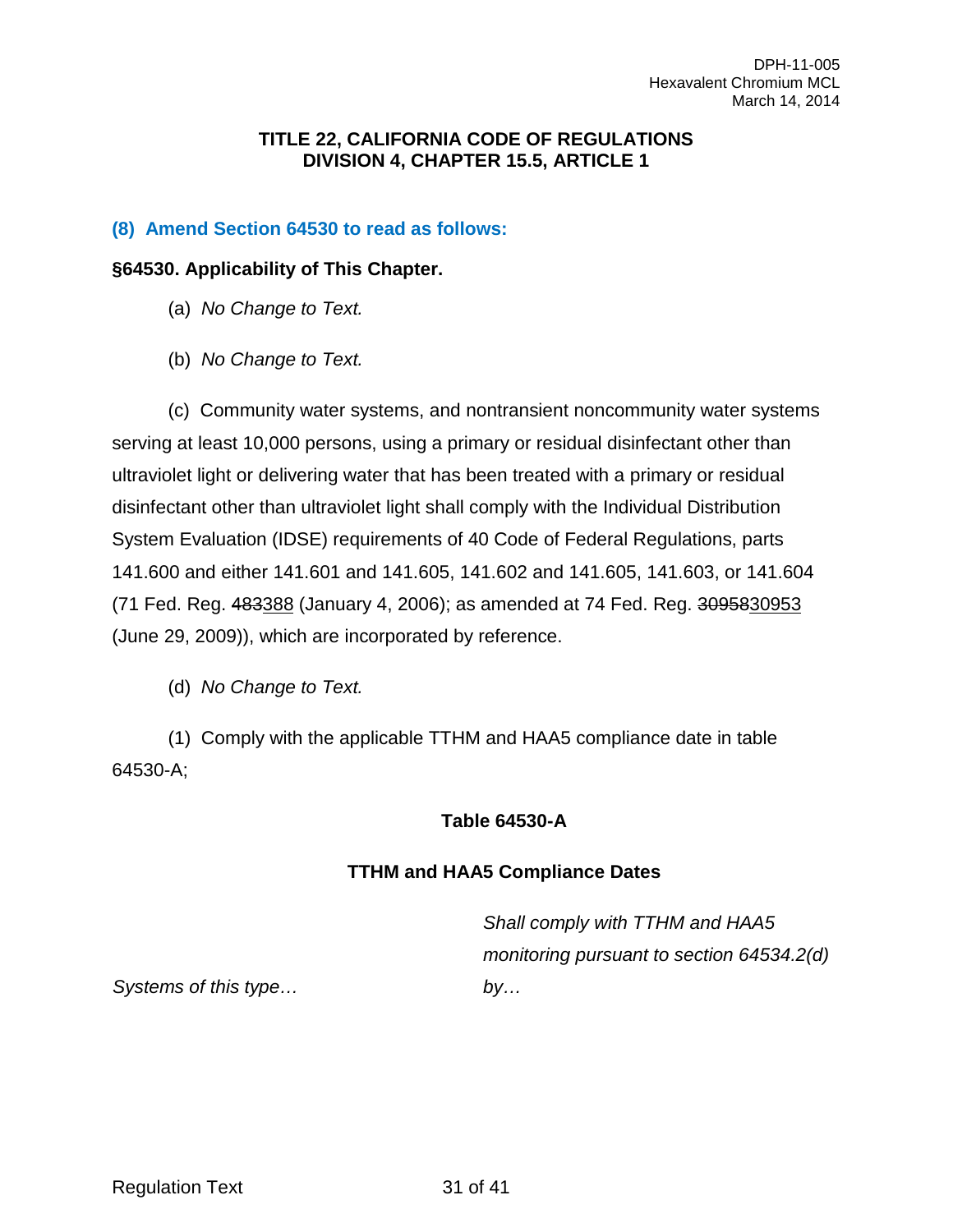| (a) Systems that are   | $(1)$ ≥100,000    | April 1, 2012   |
|------------------------|-------------------|-----------------|
| not part of a combined |                   |                 |
| distribution system    |                   |                 |
| and systems that       | $(2)$ 50,000 $-$  | October 1, 2012 |
| serve the largest      | 99,999            |                 |
| population in the      |                   |                 |
| combined distribution  |                   |                 |
| system and serving a   | $10,000 -$<br>(3) | October 1, 2013 |
| population of          | 49,999            |                 |

| $(4)$ < 10,000                                                            | October 1, 2013, if no Cryptosporidium<br>monitoring is required pursuant to 40 Code<br>of Federal Regulations part 141.701(a)(4)<br>(71 Fed. Reg. 770654 (January 5, 2006)),<br>which is incorporated by reference; or         |
|---------------------------------------------------------------------------|---------------------------------------------------------------------------------------------------------------------------------------------------------------------------------------------------------------------------------|
|                                                                           | October 1, 2014, if Cryptosporidium<br>monitoring is required pursuant to 40 Code<br>of Federal Regulations part 141.701(a)(4)<br>or (a)(6) (71 Fed. Reg. 770654 (January 5,<br>2006)), which are incorporated by<br>reference. |
| (b) Other consecutive or wholesale<br>systems that are part of a combined | At the same time as the system with the<br>earliest compliance date in the combined                                                                                                                                             |
| distribution system                                                       | distribution system.                                                                                                                                                                                                            |

(2) *No Change to Text.*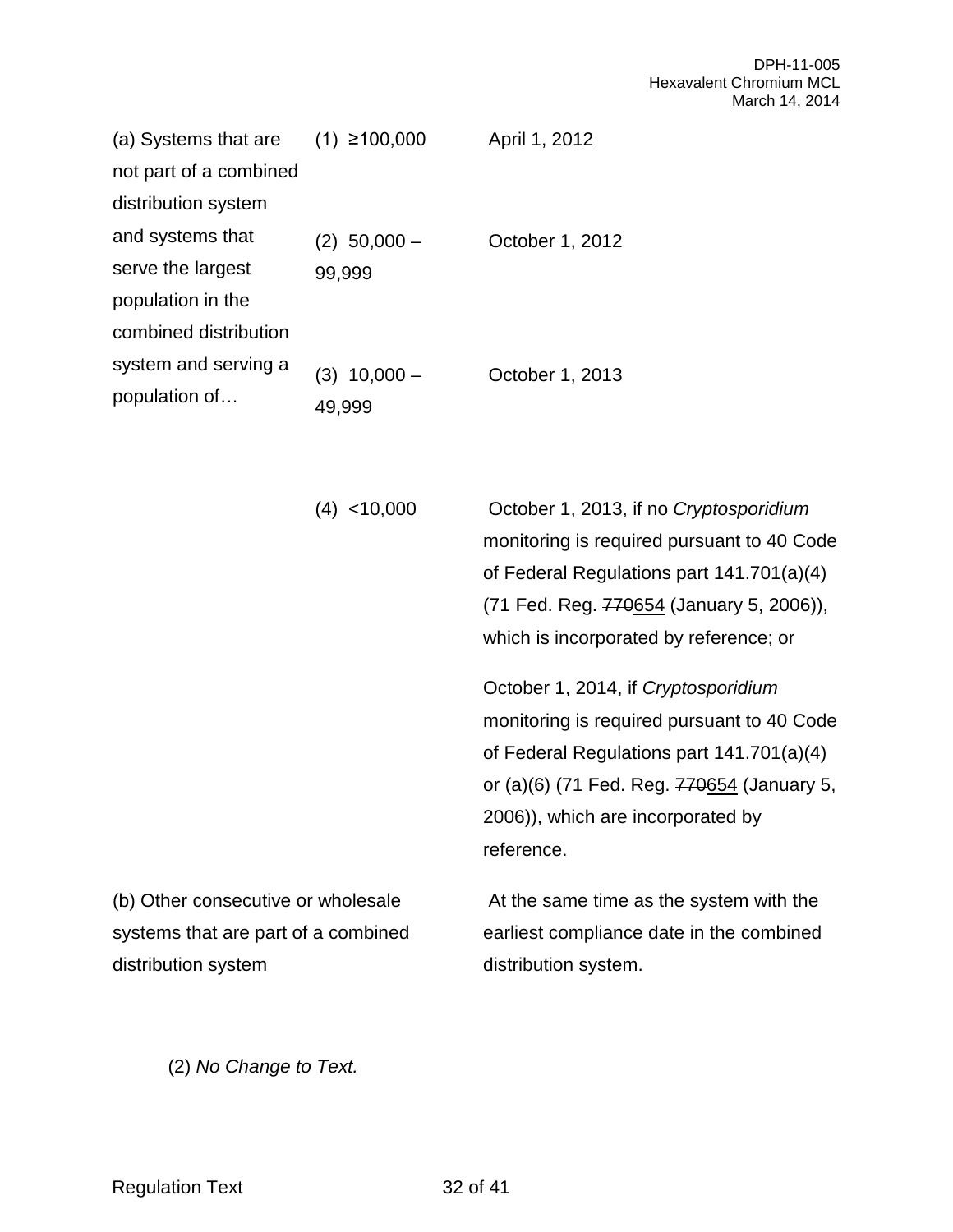(3) *No Change to Text.*

NOTE: Authority cited: Sections 116350, 116375, 131052 and 131200, Health and Safety Code. Reference: Section 116350, Health and Safety Code.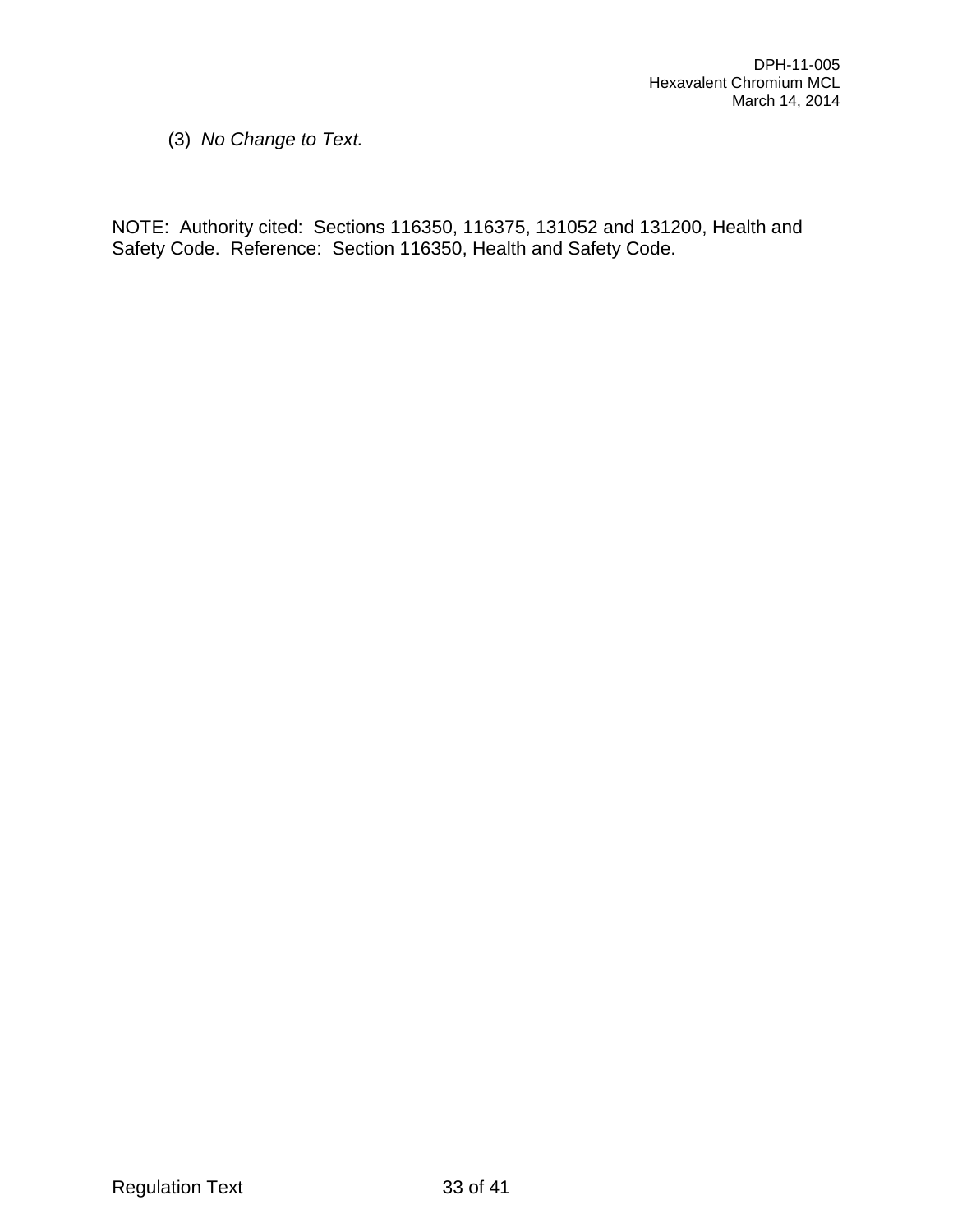#### **TITLE 22, CALIFORNIA CODE OF REGULATIONS DIVISION 4, CHAPTER 15.5, ARTICLE 3**

#### **(9) Amend Section 64534 to read as follows:**

#### **§64534. General Monitoring Requirements.**

(a) Except as provided in subsection (b), analyses required pursuant to this chapter shall be performed by laboratories certified by the Department to perform such analyses pursuant to Article 3, commencing with section 100825, of Chapter 4 of Part 1 of Division 101, Health and Safety Code. Unless otherwise directed by the Department, analyses shall be made in accordance with EPA approved methods as prescribed in 40 Code of Federal Regulations, part 141.131 (63 Fed. Reg. 6946669390 (December 16, 1998), as amended at 66 Fed. Reg. 37763770 (January 16, 2001), 71 Fed. Reg. 479388 (January 4, 2006), 71 Fed. Reg. 37168 (June 29, 2006), and 74 Fed. Reg. 3095830953 (June 29, 2009)), which are incorporated by reference.

(b) through (g) *No Change to Text.*

NOTE: Authority cited: Sections 116350, 116375, 131052 and 131200, Health and Safety Code. Reference: Sections 116350, 116385 and 116555, Health and Safety Code.

#### **(10) Amend Section 64534.2 to read as follows:**

#### **§64534.2. Disinfection Byproducts Monitoring.**

- (a) *No Change to Text.*
- (1) *No Change to Text.*

(2) Systems on reduced monitoring shall resume monitoring at the frequency specified in column C of table 64534.2-A in the quarter immediately following the quarter in which the system exceeds 0.060 mg/L for the TTHM annual average or 0.045 mg/L for the HAA5 annual average, or 4.0 mg/L for the source water TOC annual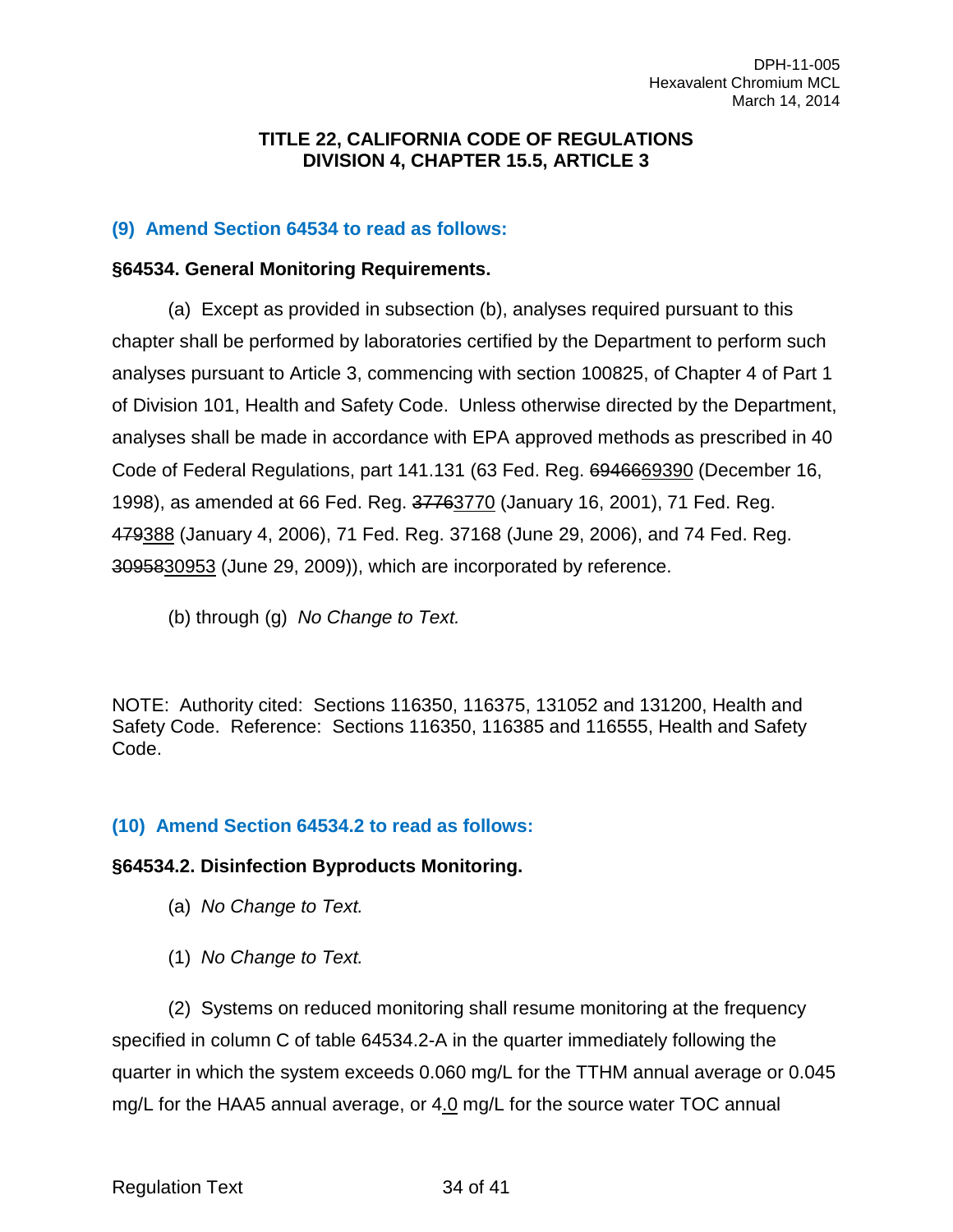average. For systems using only ground water not under the direct influence of surface water and serving fewer than 10,000 persons or for systems using approved surface water and serving fewer than 500 persons, if either the TTHM annual average is  $>0.080$ mg/L or the HAA5 annual average is >0.060 mg/L, the system shall go to increased monitoring identified in column D of table 64534.2-A in the quarter immediately following the quarter in which the system exceeds 0.080 mg/L or 0.060 mg/L for the TTHM and HAA5 annual averages, respectively; and

- (3) *No Change to Text.*
- (b) *No Change to Text.*
- (c) *No Change to Text.*

(1) Systems shall take one sample per month for each treatment plant in the system using ozone. Samples shall be taken at the entrance to the distribution system while the ozonation system is operating under normal conditions;

(2) Systems may reduce bromate monitoring from monthly to once per quarter, if the system's running annual average bromate concentration is ≤0.0025 mg/L based on monthly bromate measurements under paragraph (1) for the most recent four quarters, with samples analyzed using Method 317.0 Revision 2.0, 321.8, or 326.0. The system shall notify the Department in writing within 30 days of the change in monitoring frequency. The system shall continue monthly bromide monitoring of the source water to remain on reduced bromate monitoring; and

(3) Systems shall resume routine bromate monitoring pursuant to paragraph (1) and notify the Department in writing within 30 days of the change in monitoring frequency if:

(A) Tthe running annual average bromate concentration, computed quarterly, is greater than 0.0025 mg/L; or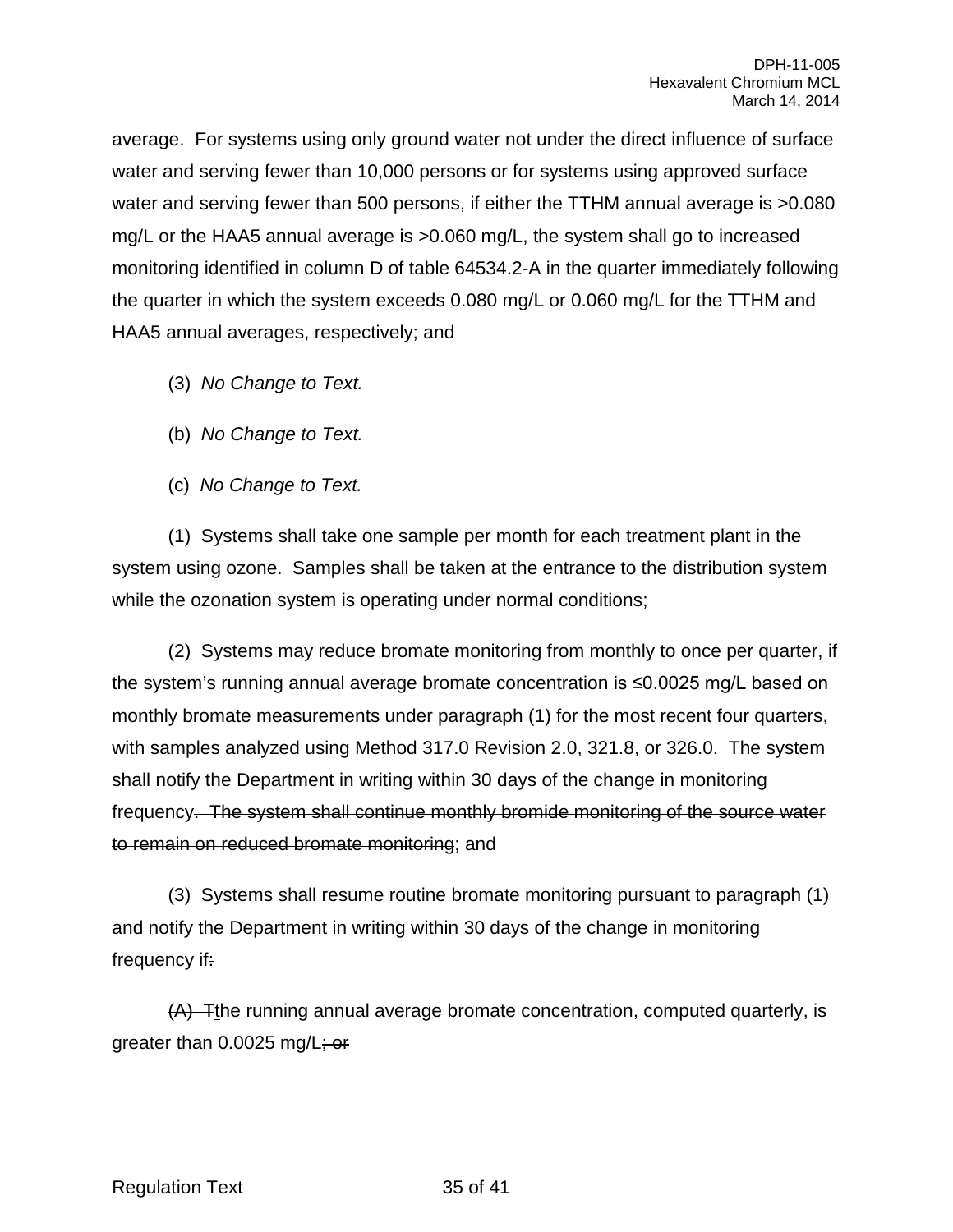(B) The running annual average source water bromide concentration, computed quarterly, is equal to or greater than 0.05 mg/L based upon representative monthly measurements.

(d) *No Change to Text.*

(1) *No Change to Text.*

(2) Undisinfected systems that begin using a disinfectant other than UV light after the applicable dates in 40 Code of Federal Regulations, part 141.600 (71 Fed. Reg. 483388, January 4, 2006), which is incorporated by reference, shall consult with the Department to identify compliance monitoring locations for this subsection. Systems shall then develop a monitoring plan in accordance with section 64534.8 that includes those monitoring locations;

(3) through (4) *No Change to Text.*

NOTE: Authority cited: Sections 116350, 116375, 131052 and 131200, Health and Safety Code. Reference: Sections 116350, 116385 and 116555, Health and Safety Code.

## **(11) Amend Section 64534.8 to read as follows:**

#### **§64534.8. Monitoring Plans.**

- (a) *No Change to Text.*
- (b) *No Change to Text.*
- (1) *No Change to Text.*
- (2) *No Change to Text.*

(3) For compliance monitoring pursuant to section 64534.2(d), monitoring dates and the elements specified in subparagraphs (1) and (2).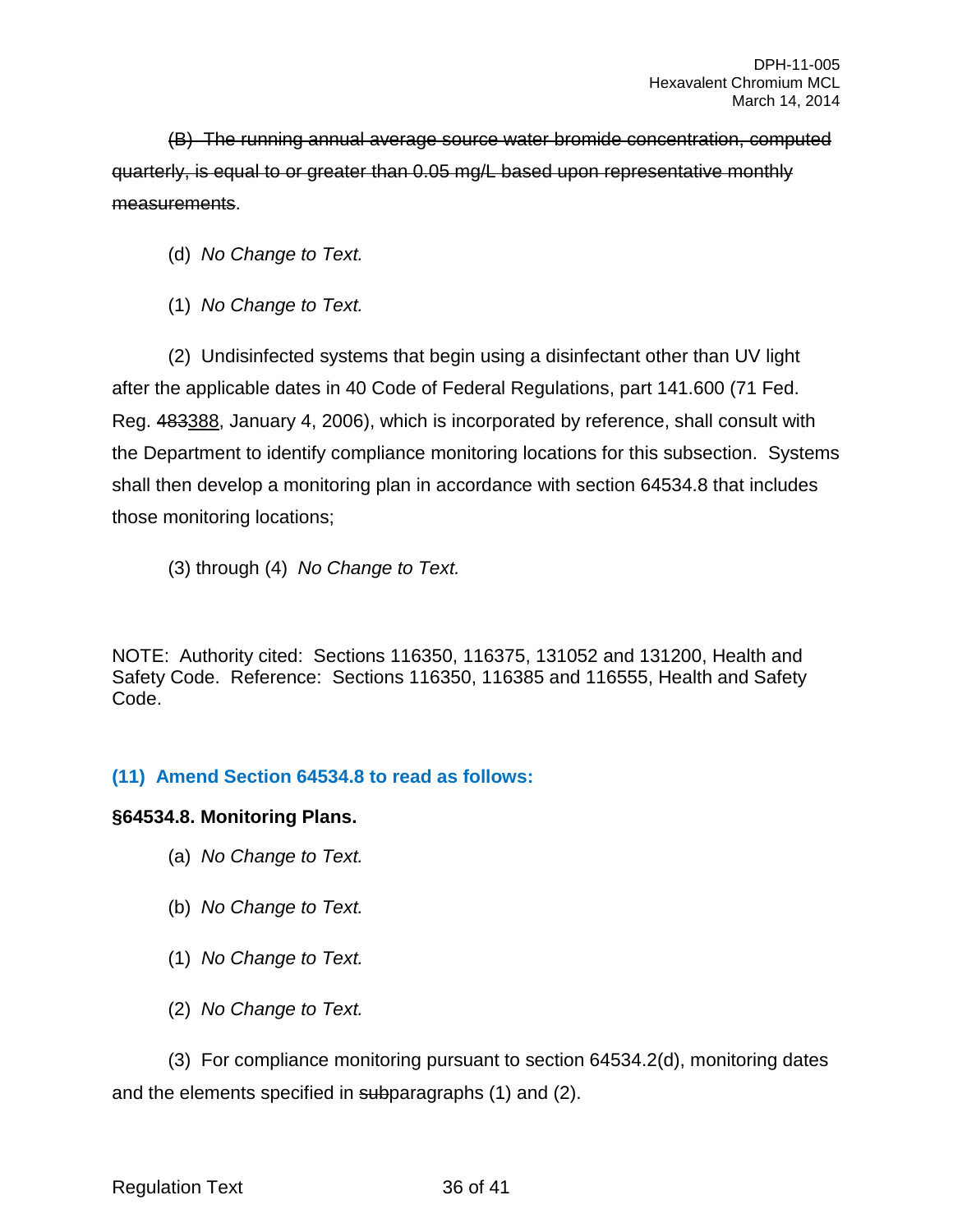(c) *No Change to Text.*

(d) *No Change to Text.*

(1) Do not have sufficient TTHM and HAA5 compliance monitoring locations under section 64534.2(a) to identify the required number of TTHM and HAA5 compliance monitoring locations indicated in 40 Code of Federal Regulations part 141.605(b) (71 Fed. Reg. 487388 (January 4, 2006), as amended at 74 Fed. Reg. 30953 (June 29, 2009)), which is incorporated by reference, shall:

(A) *No Change to Text.*

(B) *No Change to Text.*

(2) Have more TTHM and HAA5 compliance monitoring locations under section 64534.2(a) than required for TTHM and HAA5 compliance monitoring indicated in 40 Code of Federal Regulations part 141.605(b) (71 Fed. Reg. 487388 (January 4, 2006), as amended at 74 Fed. Reg. 30953 (June 29, 2009)), which is incorporated by reference, shall identify the locations to use by alternating selection of locations representing high TTHM levels and high HAA5 levels until the required number of compliance monitoring locations have been identified.

(e) *No Change to Text.*

NOTE: Authority cited: Sections 116350, 116375, 131052 and 131200, Health and Safety Code. Reference: Sections 116350, 116385, 116530 and 116555, Health and Safety Code.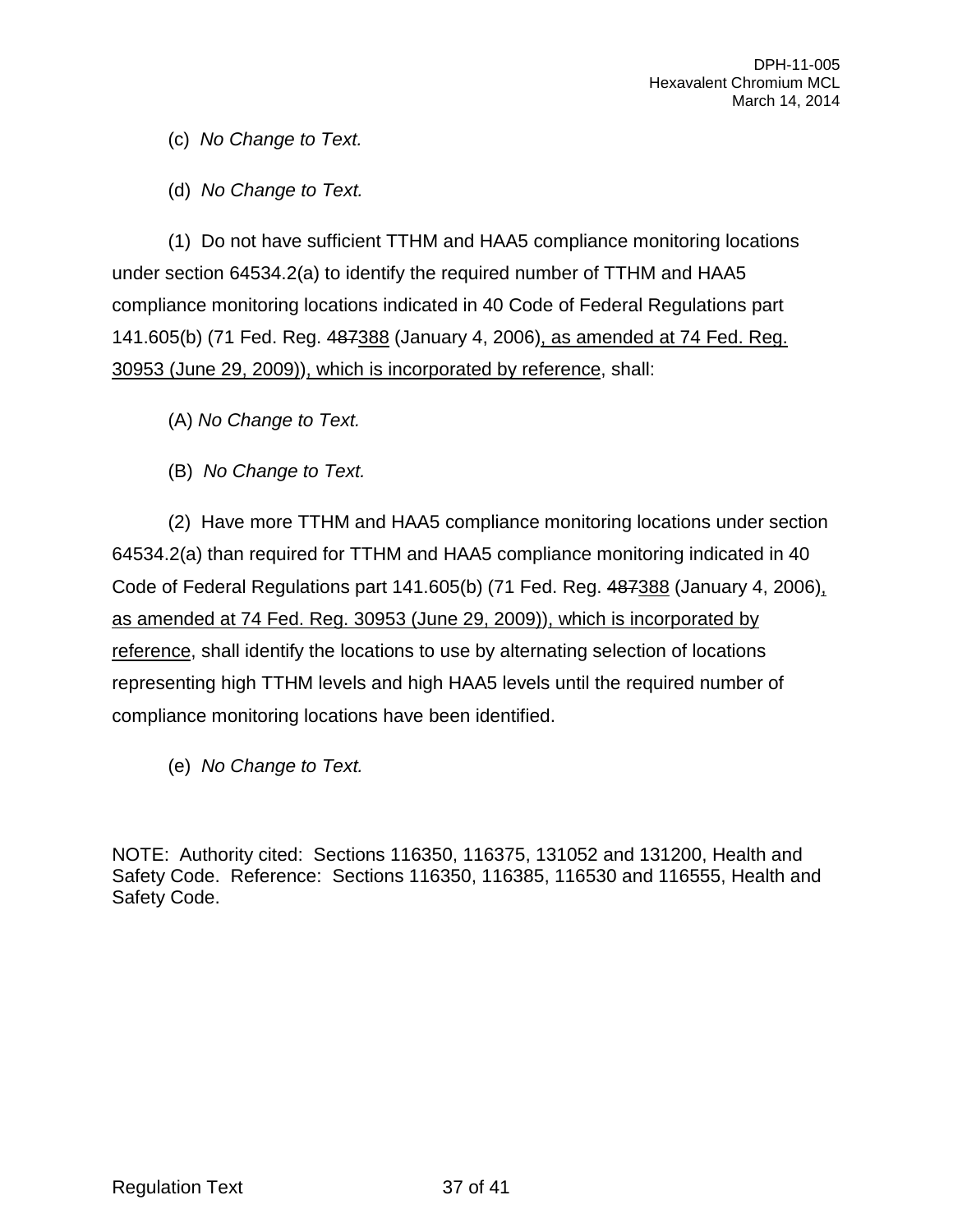#### **TITLE 22, CALIFORNIA CODE OF REGULATIONS DIVISION 4, CHAPTER 15.5, ARTICLE 4**

## **(12) Amend Section 64535.2 to read as follows:**

#### **§64535.2. Determining Disinfection Byproduct Compliance.**

(a) During the first year of monitoring for disinfection byproducts under sections 64534.2(a), (b), and (c), the system shall comply with paragraphs (1) through (3). During the first year of monitoring for TTHM and HAA5 under section 64534.2(d), the system shall comply with paragraphs (1) through (3) at each monitoring location:

(1) The averagesum of the first quarter's results, divided by four, shall not exceed four times the MCLs specified in section 64533.

(2) The averagesum of the first and second quarter's results, divided by four, shall not exceed two times the MCLs specified in section 64533.

(3) The averagesum of the first, second, and third quarter's results, divided by four, shall not exceed 4.33 times the MCLs specified in section 64533.

(b) TTHM and HAA5 MCL compliance, as monitored pursuant to section 64534.2.(a), shall be determined as follows:

(1) through (4) *No Change to Text.*

(c) *No Change to Text.*

(d) Compliance for chlorite shall be based on the results of samples collected by the system pursuant to sections 64534.2(b).

(1) *No Change to Text*.

(2) If the average of an individual sample from the three-sample set taken pursuant to section 64534.2(b)(2) and its confirmation sample taken pursuant to section 64634.2(b)(4) exceeds the chlorite MCL, the system is in violation of the MCL and shall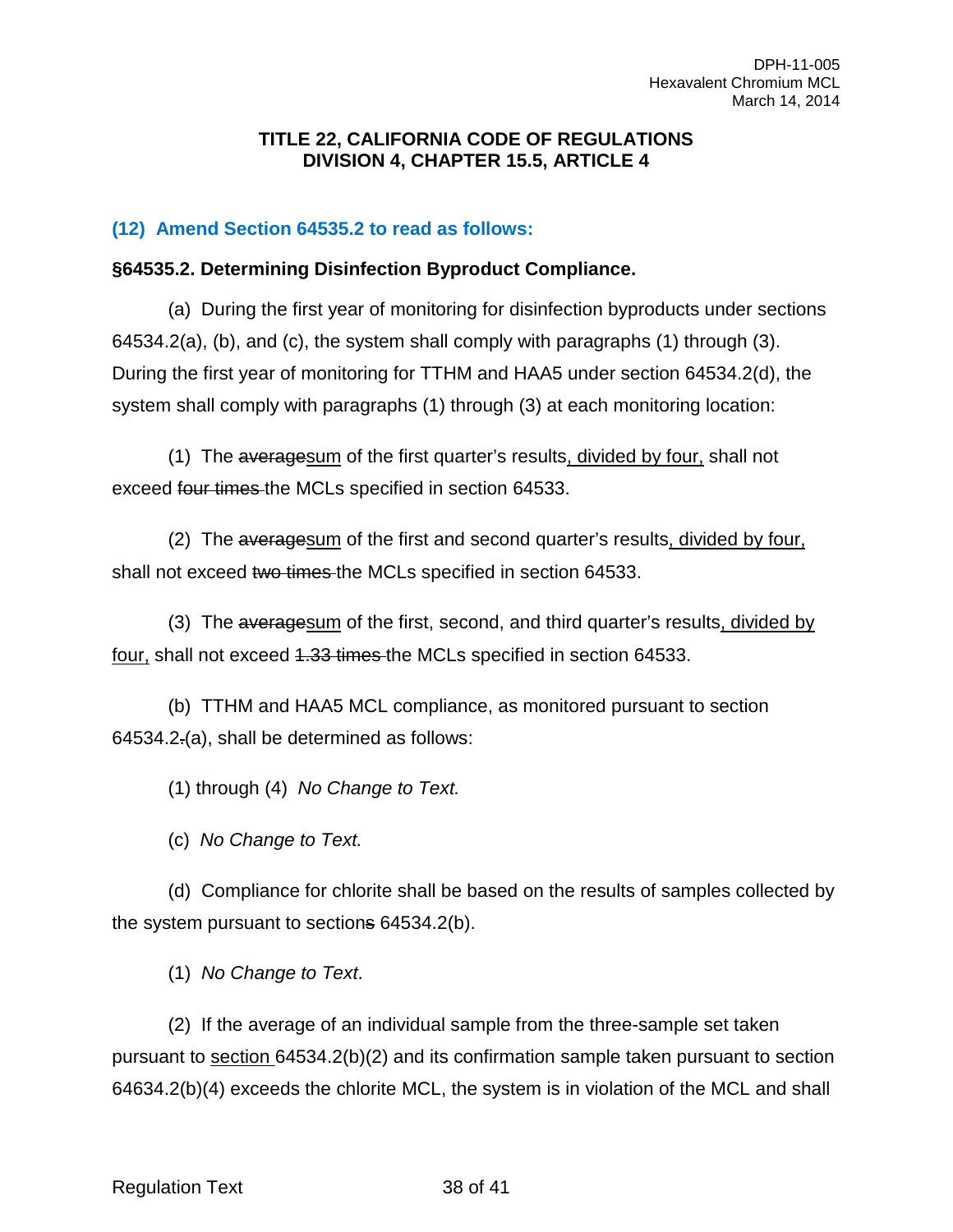take the corrective action and notify and report as described in paragraph (1). If the average of the individual sample and its confirmation does not exceed the MCL, the system shall inform the Department of the results within seven days from receipt of the original analysis. Failure to take a confirmation sample pursuant to section 64534.2(b)(4) is also an MCL violation and the system shall notify and report as described in paragraph (1); and

(3) If any two consecutive daily samples taken at the entrance to the distribution system exceed the chlorite MCL and all distribution system samples taken pursuant to section 64534.2(b)(1) are less than or equal to the chlorite MCL, the system is in violation of the MCL and shall take corrective action to reduce the concentration of chlorite to a level below the MCL at the point of sampling. The system shall notify the public pursuant to the procedures for nonacute health risks in sections 64463, 64463.4, and 64465, including the language in appendix 64465-G, in addition to reporting to the Department pursuant to sections 64537 through 64537.6. Failure to monitor at the entrance to the distribution system the day following an exceedance of the chlorite MCL at the entrance to the distribution system is also an MCL violation and the system shall notify and report as described in this paragraph.

(e) *No Change to Text.*

NOTE: Authority cited: Sections 116350, 116375, 131052 and 131200, Health and Safety Code. Reference: Sections 116350, 116450 and 116460, Health and Safety Code.

## **(13) Amend Section 64535.4 to read as follows:**

#### **§64535.4. Determining Disinfectant Residuals Compliance.**

(a) During the first year of monitoring for disinfection residuals under section 64534.4 the system shall comply with the following: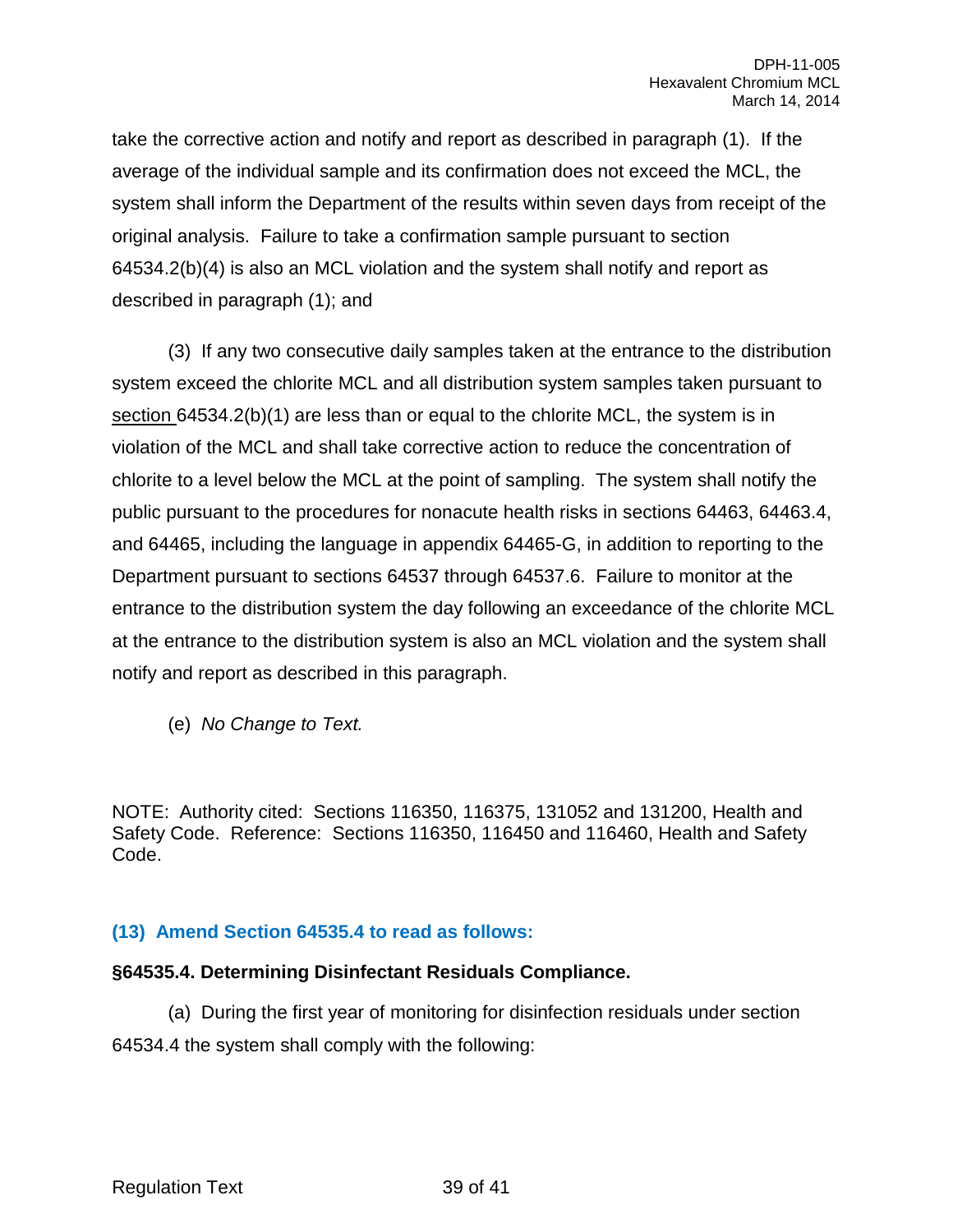(1) The averagesum of the first quarter's results, divided by four, shall not exceed four times the MRDLs specified in section 64533.5;

(2) The averagesum of the first and second quarter's results, divided by four, shall not exceed two times the MRDLs specified in section 64533.5; and

(3) The averagesum of the first, second, and third quarter's results, divided by four, shall not exceed 4.33 times the MRDLs specified in section 64533.5.

(b) *No Change to Text.*

(c) *No Change to Text.*

NOTE: Authority cited: Sections 116350, 116375, 131052 and 131200, Health and Safety Code. Reference: Sections 116350, 116450 and 116460, Health and Safety Code.